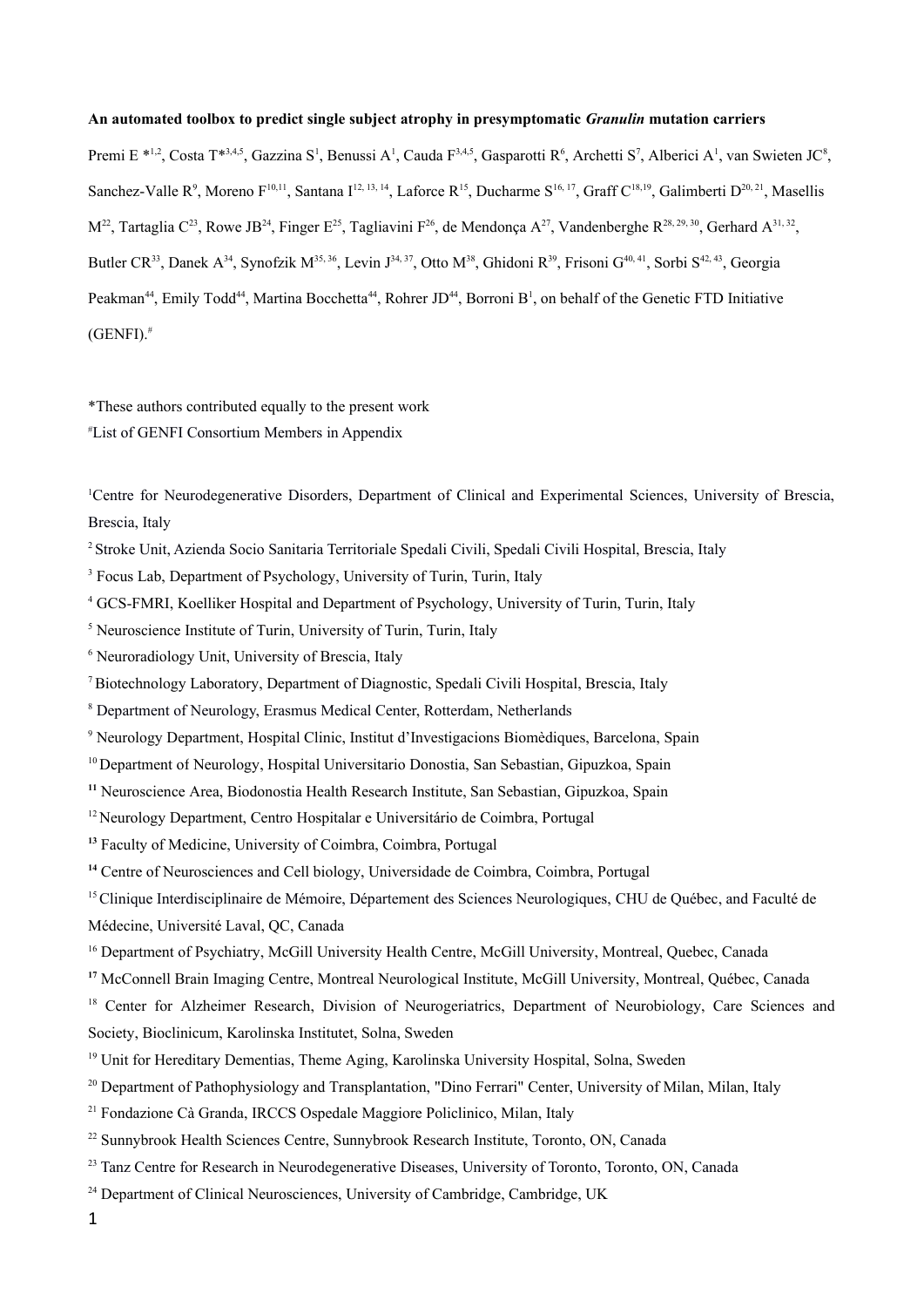<sup>25</sup> Department of Clinical Neurological Sciences, University of Western Ontario, London, ON, Canada

<sup>26</sup> Fondazione Istituto di Ricovero e Cura a Carattere Scientifico Istituto Neurologico Carlo Besta, Milan, Italy

<sup>27</sup> Laboratory of Neurosciences, Institute of Molecular Medicine, Faculty of Medicine, University of Lisbon, Lisbon, Portugal

<sup>28</sup> Laboratory for Cognitive Neurology, Department of Neurosciences, KU Leuven, Leuven, Belgium

**<sup>29</sup>** Neurology Service, University Hospitals Leuven, Belgium

**<sup>30</sup>** Leuven Brain Institute, KU Leuven, Leuven, Belgium

<sup>31</sup> Division of Neuroscience and Experimental Psychology, Wolfson Molecular Imaging Centre, University of Manchester, Manchester, UK

<sup>32</sup> Departments of Geriatric Medicine and Nuclear Medicine, University of Duisburg- Essen, Germany

<sup>33</sup> Nuffield Department of Clinical Neurosciences, Medical Sciences Division, University of Oxford, Oxford, UK

<sup>34</sup> Neurologische Klinik und Poliklinik, Ludwig-Maximilians-Universität, Munich, Germany

<sup>35</sup> Department of Neurodegenerative Diseases, Hertie-Institute for Clinical Brain Research and Center of Neurology, University of Tübingen, Tübingen, Germany

**<sup>36</sup>** Center for Neurodegenerative Diseases (DZNE), Tübingen, Germany

<sup>37</sup> German Center for Neurodegenerative Diseases (DZNE), Munich, Germany

<sup>38</sup> Department of Neurology, University Hospital Ulm, Ulm, Germany

<sup>39</sup> Molecular Markers Laboratory, IRCCS Istituto Centro San Giovanni di Dio Fatebenefratelli, Brescia, Italy

<sup>40</sup> Istituto di Ricovero e Cura a Carattere Scientifico (IRCCS) Istituto Centro San Giovanni di Dio Fatebenefratelli, Brescia, Italy

<sup>41</sup> Memory Clinic and LANVIE-Laboratory of Neuroimaging of Aging, University Hospitals and University of Geneva, Geneva, Switzerland

<sup>42</sup> Department of Neuroscience, Psychology, Drug Research and Child Health, University of Florence, Florence, Italy

<sup>43</sup> Istituto di Ricovero e Cura a Carattere Scientifico (IRCCS) "Don Gnocchi", Florence, Italy

<sup>44</sup> Department of Neurodegenerative Disease, Dementia Research Centre, UCL Institute of Neurology, Queen Square, London, UK

Manuscript word count: 2679

## **Corresponding Author:**

Barbara Borroni, MD Centre for Neurodegenerative Disorders Department of Clinical and Experimental Sciences University of Brescia, Brescia, Italy Email: [bborroni@inwind.it](mailto:bborroni@inwind.it)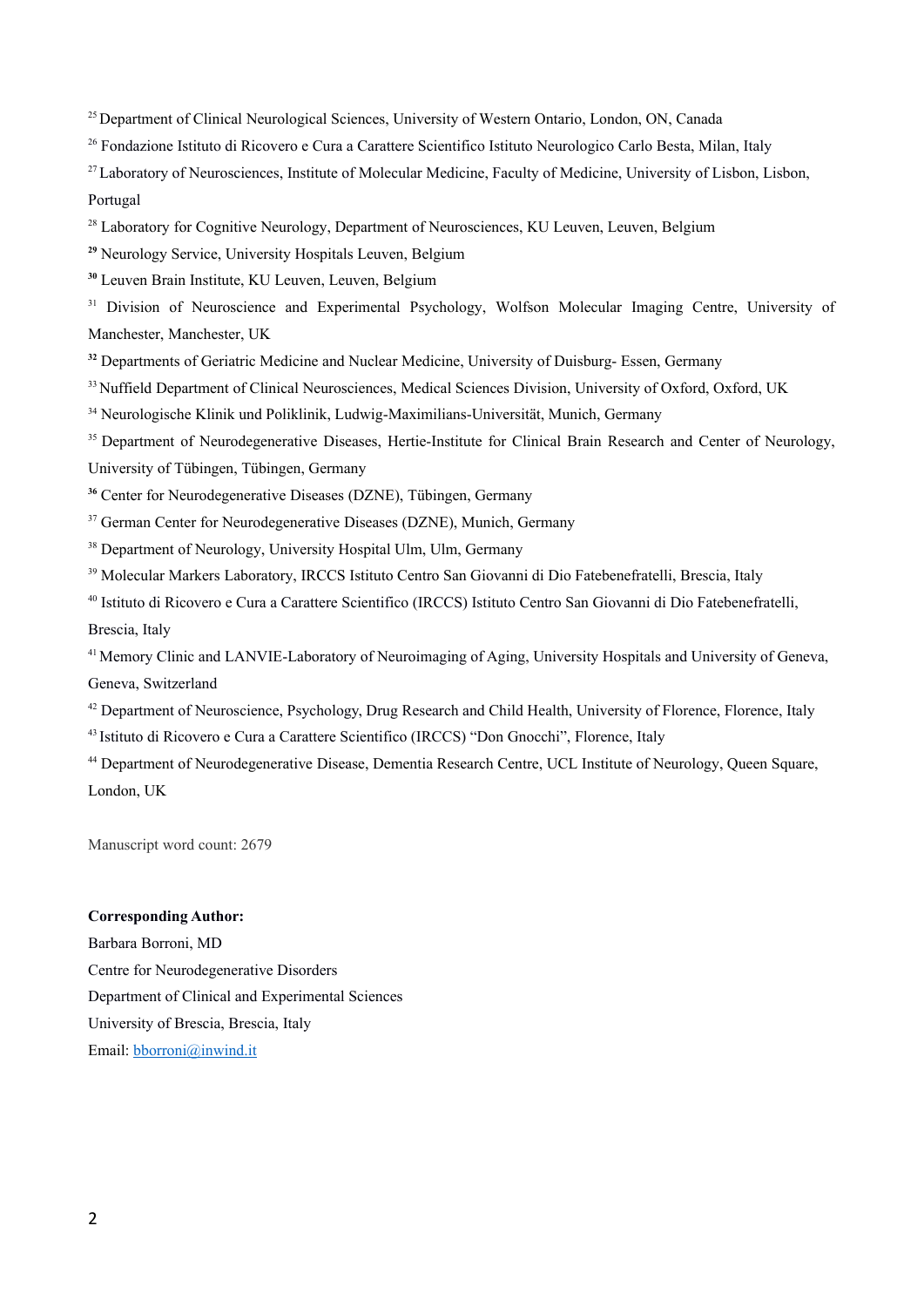### **Abstract**

**Introduction:** MRI measures may be used as outcome markers in Frontotemporal dementia (FTD).

**Objectives:** To predict MRI cortical thickness (CT) at follow-up at the single subject level, using brain MRI acquired at baseline in preclinical FTD.

**Methods:** 84 presymptomatic subjects carrying *Granulin* mutations underwent MRI scans at baseline and at follow-up (31.216.5 months). Multivariate nonlinear mixed-effects model was used for estimating individualized CT at followup based on baseline MRI data. The automated user-friendly preGRN-MRI script was coded.

**Results:** Prediction accuracy was high for each considered brain region (i.e., prefrontal region, real CT at follow-up vs. predicted CT at follow-up, mean error $\leq$ =1.87%). The sample size required to detect a reduction in decline in a 1-year clinical trial was equal to 52 subjects (power=0.80, alpha=0.05).

**Discussion:** The preGRN-MRI tool, using baseline MRI measures, was able to predict the expected MRI atrophy at follow-up in presymptomatic subjects carrying GRN mutations with good performances. This tool could be useful in clinical trials, where deviation of CT from the predicted model may be considered an effect of the intervention itself.

**Key-words:** Frontotemporal dementia; Granulin; mutation; Magnetic Resonance Imaging; presymptomatic; preclinical.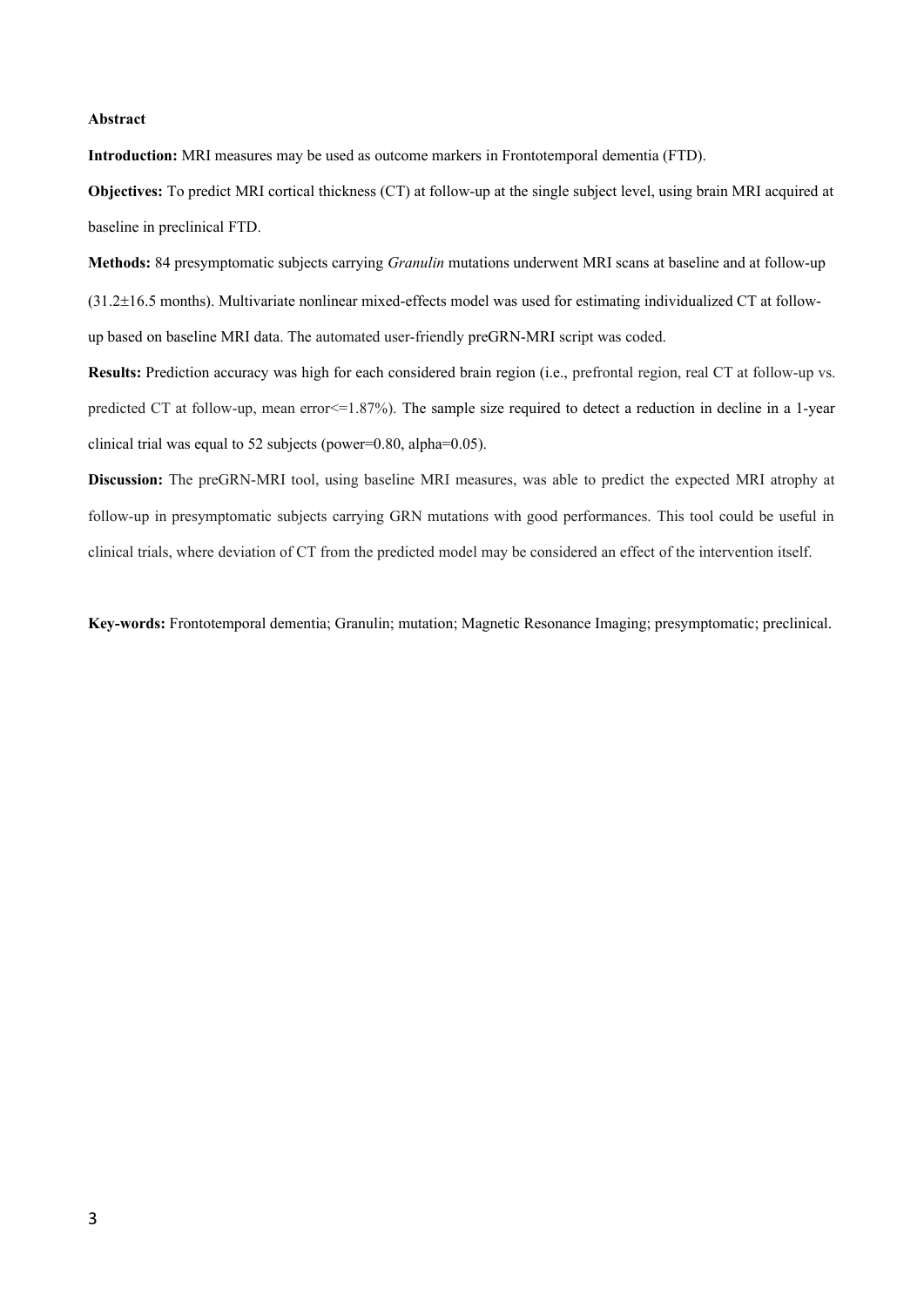#### **Introduction**

Frontotemporal dementia (FTD) refers to a heterogeneous group of disorders predominantly affecting the frontal and temporal lobes and characterised by behavioural disturbances, impairment of executive functions or language deficits [1,2]. About 40% of FTD patients have a family history of dementia, and about 20% have a clear autosomal dominant inheritance [3]. Among monogenic FTD, mutations in *Granulin* gene *(GRN)* are one of the most frequent genetic determinants [4–6] where symptoms are preceded by a long period of gradual accrual of subtle impairment of cognitive functions, progressive brain imaging abnormalities and biomarker changes. However, despite the timely characterisation of early and proximity markers of disease onset [7,8], outcome measures to test the efficacy of treatment interventions are not yet validated. Indeed, in *GRN* mutation carriers a number of potential therapeutic drugs have been designed [9,10], and it is likely that these drugs may be more effective if administered early in disease course. However, because of the tautologic impossibility to define a clinical outcome for preclinical FTD, our strategic approach is directed towards fluidic or imaging biomarkers as outcome measures.

Circulating progranulin levels have been demonstrated useful to detect the presence of *GRN* haploinsufficiency [11], while serum or cerebrospinal fluid (CSF) Neurofilaments Light Chain (NfL) or Glial Fibrillary Acidic Protein (GFAP) concentrations may be used to predict early symptoms development  $[12,13]$ , but their utility as outcome markers need to be further established. In preclinical *GRN* mutations carriers, cross-sectional studies have identified significant grey matter atrophy and white matter hyperintensities in mutation carriers up to 10 years before expected symptom onset  $[7,14,15]$ , while longitudinal studies have carefully shown imaging trajectories over time  $[15-17]$ . However, none of these markers can be currently used as outcome measures with sufficient accuracy at the single subject level.

Magnetic resonance imaging (MRI) markers are good candidates for the assessment of intervention efficacy, as they may aid to track the delay of disease progression, selectively evaluating effects on specific brain regions. An ideal marker should be able to accurately predict the expected MRI features at follow up, should be reliable and reproducible, and should be consistent across different centres. In other words, a useful outcome MRI marker should be able to forecast a subject's follow-up findings from baseline data. Accordingly, a pharmacological or non-pharmacological intervention may be considered effective when associated with a significant difference from the predicted model, indicating a reduction of expected disease progression. This approach could be used in early experimental medicine studies without placebo/sham treatment, which is particularly useful in view of the neurosurgical intervention required for some proposed *GRN* treatments and the challenges to global recruitment for large placebo-controlled studies.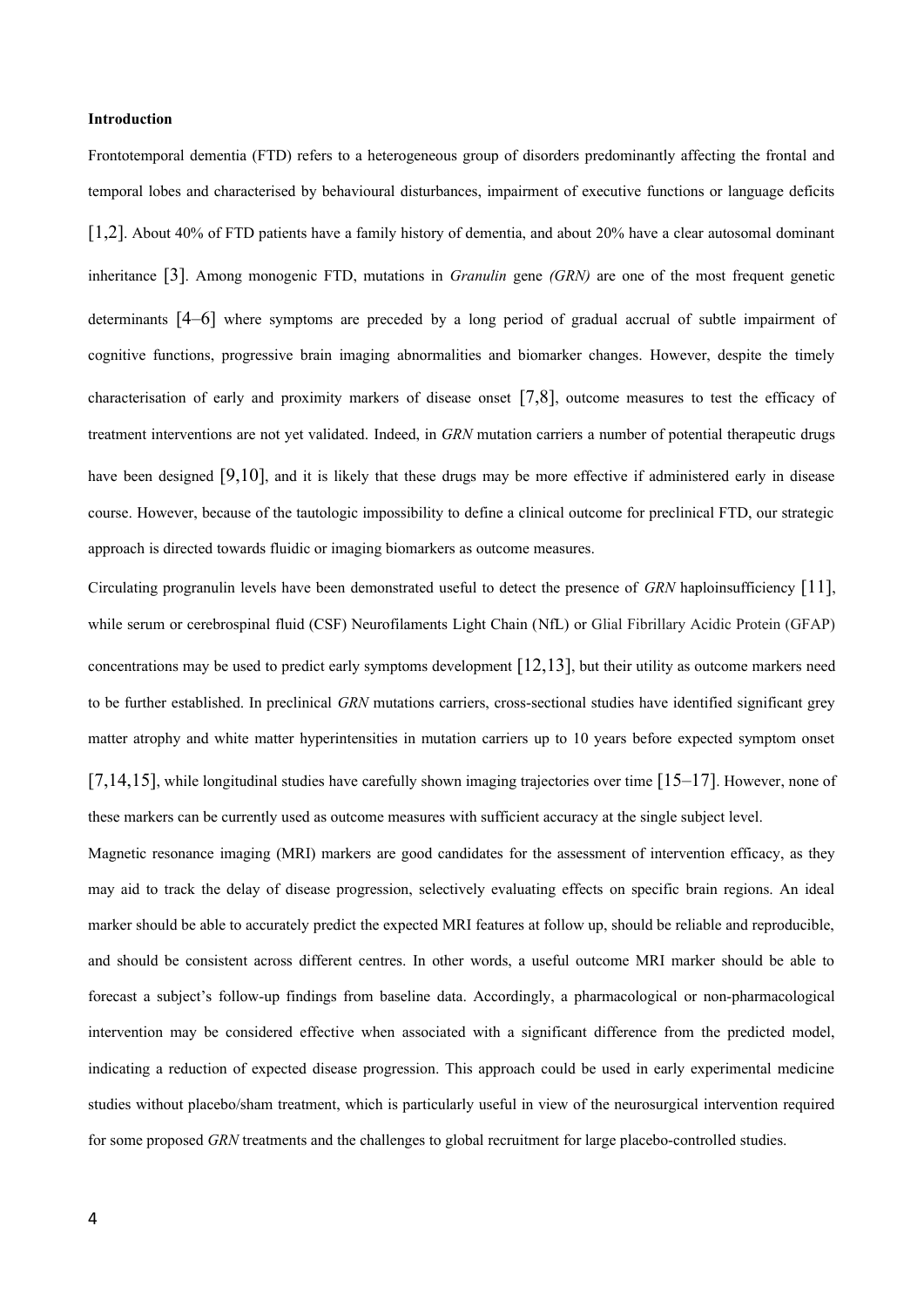In the present work, we used a multivariate nonlinear mixed effects model to predict brain MRI data at follow-up in presymptomatic subjects carrying pathogenetic *GRN* mutations from the Genetic FTD Initiative (GENFI) cohort. Such multivariate nonlinear mixed effects models have been used to estimate individualized longitudinal trajectories of neuroimaging data, but few studies examined neurodegenerative disorders [18]. We computed and coded an automated user-friendly script in which the simple and straightforward entry of raw baseline MRI T1-weighted data resulted in an accurate prediction of follow-up MRI data at a given time point and at the single subject level.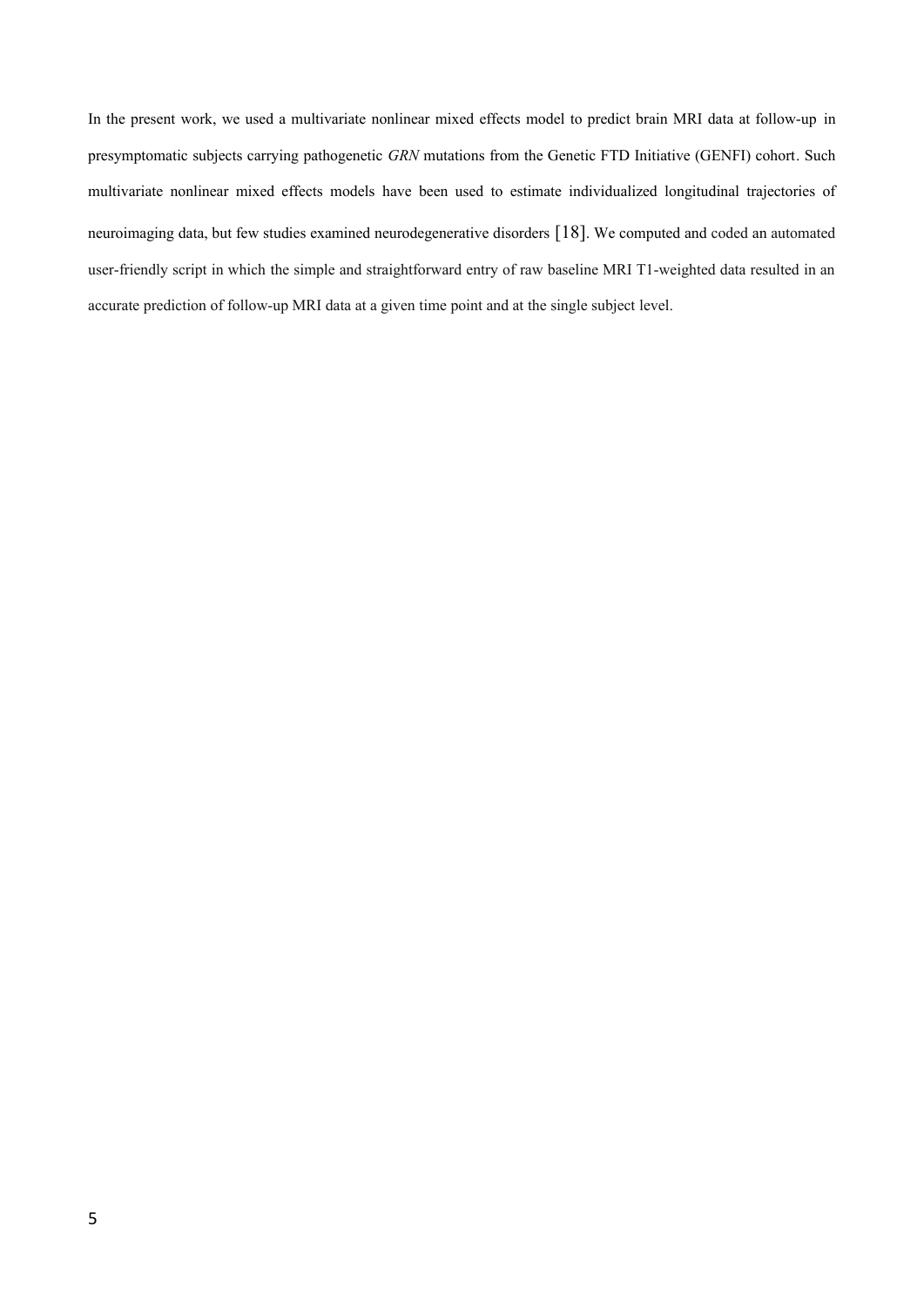#### **Methods**

**Participants.** Data for this study were drawn from the GENFI multicentre cohort study (data freeze 5), which consists of 22 research centres across Europe and Canada (www.genfi.org.uk). We included subjects carrying null mutations in the *GRN* gene at their presymptomatic stage, and for whom both baseline and follow-up MRI was available.

A standardised clinical assessment was performed for each subject, including the Digit Symbol Task, parts A and B of the Trail Making Test, the Wechsler Abbreviated Scale of Intelligence Block Design task, the short version of the Boston Naming Test and Letter and Category fluences [7].

Local ethics committees approved the study at each site and all participants provided written informed consent; the study was conducted according to the Declaration of Helsinki.

**Study design.** This study was aimed at predicting follow-up brain MRI data at a given time point and at single subject level with the baseline MRI data serving as inputs to the model. We propose that if a treatment intervention is carried out, any deviation from the predicted model may be considered an effect of the intervention itself (see **Figure 1**).

There were five steps to the study: 1) we extracted cortical thickness maps with a widely used automated brain atlas from baseline and follow-up MRI scans (see below, MRI acquisition and pre-processing section); 2) we run a multivariate nonlinear mixed effects model and an expectation-maximization algorithm for estimating individualized longitudinal trajectories of neuroimaging data (see below, Statistical approach section); 3) we then run a montecarlo simulation (5000 runs) leaving ten random subject out to assess results reliability in predicting follow-up MRI cortical regions from baseline MRI cortical thickness at a single subject level, and we assessed the mean percent error the for each considered brain region; 4) we coded a user friendly toolbox, the preGRN-MRI, to predict MRI at follow-up; 5) we considered baseline MRI data of another cohort of presymptomatic *GRN* mutations carriers from the GENFI study, not included in the previous analysis, and we assessed the mean percent error in this second dataset to further prove the reliability of the method.

The preGRN-MRI toolbox, the user guide and the related example dataset are available on request (Prof. Barbara Borroni, [bborroni@inwind.it](mailto:bborroni@inwind.it)).

**MRI acquisition and pre-processing.** Participants were scanned at their local site on 3 Tesla scanners from two different manufacturers, either Philips Healthcare or Siemens Healthcare Diagnostics. The acquisition protocol, designed to match across scanners as much as possible, included a volumetric T1-weighted MRI scan, as previously published [7]. Baseline and follow-up scans were processed using the standardized longitudinal cortical thickness pipeline of the Computational Anatomy Toolbox (CAT v12.6, [http://www.neuro.uni-jena.de/cat/\)](http://www.neuro.uni-jena.de/cat/), extension to SPM12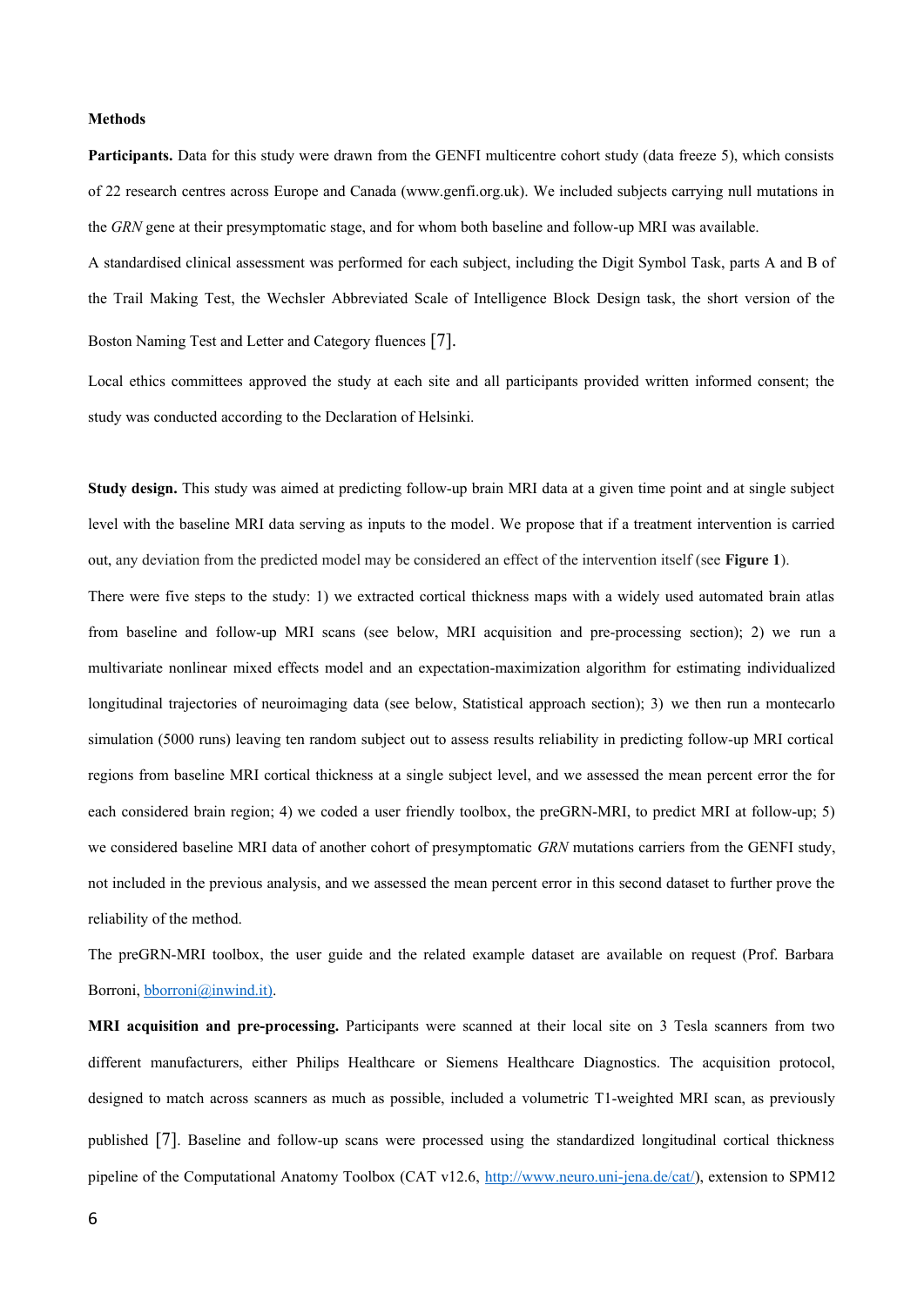V.7219 running on MATLAB R2017a). The quality assurance framework implemented in CAT was applied on a scale from A to F (A excellent to F unacceptable/failed), and we only retained scans with an overall quality ranging from A (excellent) to C (satisfactory).

Baseline and follow-up cortical thickness maps were parceled into 68 cortical regions, according to the Desikan-Killiany atlas [19]. Mean cortical thickness of each region was estimated in the native space. Then, mean values were mediated according to their belonging to brain macro-areas: lateral frontal cortex (caudal middle frontal, pars opercularis, pars orbitalis, pars triangularis, rostral middle frontal), orbitofrontal cortex (lateral orbitofrontal, medial orbitofrontal, frontal pole), superior frontal cortex (superior frontal), insula (insula), lateral temporal cortex (inferior temporal, middle temporal, superior temporal), medial temporal cortex (entorhinal, fusiform, parahippocampal, temporal pole), lateral parietal cortex (inferior parietal, superior parietal) and precuneus (precuneus).

**Statistical approach.** In this work, we used a multivariate nonlinear mixed effects model developed by Bilgel et al. [18] for estimating the trajectories of biomarkers from longitudinal data in different brain areas. As a hierarchical model, each subject was fitted on its regression, with fitting parameters applied a second-order fitting. At this point, whole-group parameters were used to extrapolate a general trend, considering subjects' age and time spans.

The progression of MRI cortical thickness for each subject *sij*was assumed to be as followings:

$$
s_{ij} = \alpha_i t_{ij} + \beta_i
$$

where  $\alpha_i$  is the rate of MRI cortical thickness progression,  $t_{ij}$  is the age of the subject *i* at time *j*, and  $\beta_i$  is the baseline MRI cortical thickness. Then the  $K$  biomarker measurements form a vector  $y_{ij}$  for subject  $i$  at time  $j$  is modeled by:

$$
y_{ij} = a s_{ij} + b + \epsilon_{ij}
$$

where *a* and *b* are vector and  $\epsilon_{ij}$   $N(0, R)$  is the observation noise assumed to be independent and identically distributed across subjects.

This is a mixed effects model that incorporates the fixed effects *a* and *b*, the individual random effects  $\alpha_i$  and  $\beta_i$ . The model is nonlinear in the parameters.

To solve for the parameters, we applied an expectation-maximization (EM) algorithm [20], an iterative method that estimates parameters in statistical models, depending on unobserved latent variables. The algorithm alternates between an expectation (E) step, evaluating the expectation of the log-likelihood using the current estimate for the parameters, and a maximization (M) step, which computes the parameters maximizing the function found in the E step.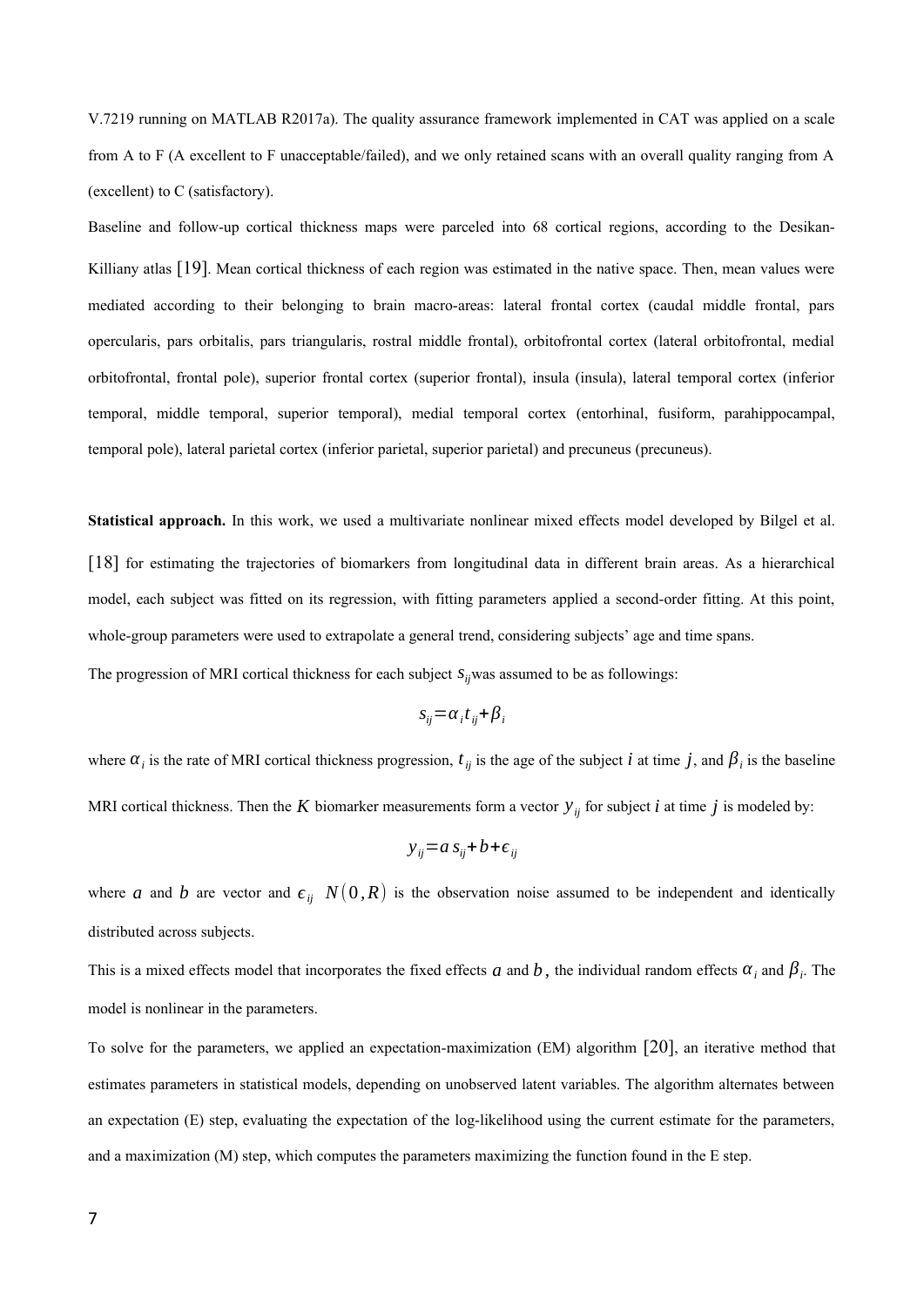To assess how the results of the statistical analysis may be generalizable to an independent data set, and to estimate how accurately the predictive model performs, we used a ten-fold cross-validation. The cross-validation method works by partitioning the data into two subsets: a training set and a testing set. The first set is used to calculate the models, while the second set is used to test the model with a set of data not used to calculate the parameters of the models. To minimize the variability, multiple rounds of cross validation were performed using different sets randomly selected by the original dataset. The validation results were averaged to estimate the performance. In our case, we used a ten-fold cross-validation where in each run we randomly select 10 subjects as testing set and the other subjects were used to estimate the parameters of the models.

The mean error between the predicted cortical thickness of each region and then expected (real) cortical thickness of each region [100\*(predicted value - expected value)/predicted value] was calculated.

Finally, we performed a power analysis using G\*Power [21], to investigate the minimum number of subjects necessary have a good reliability and power as defined by Cohen [22]. To this, we used the non-centrality parameter *L* calculated as:

$$
L = f^2(n-k-1)
$$

where *n* is the number of subjects, *k* the number of regressor and  $f^2$  defined as:

$$
f^2 = \frac{R^2}{1 - R^2}
$$

that is the ratio of the proportion of variance accounted for relative to the proportion of variance unaccounted for.

**Data availability statement.** The data used to support the findings of this study were derived from the Genetic Frontotemporal Dementia Initiative (GENFI, http://genfi. org.uk/). They are available on request from the Principal Investigator of the GENFI consortium (Dr Jonathan Rohrer, University College London, genfi@ucl.ac.uk).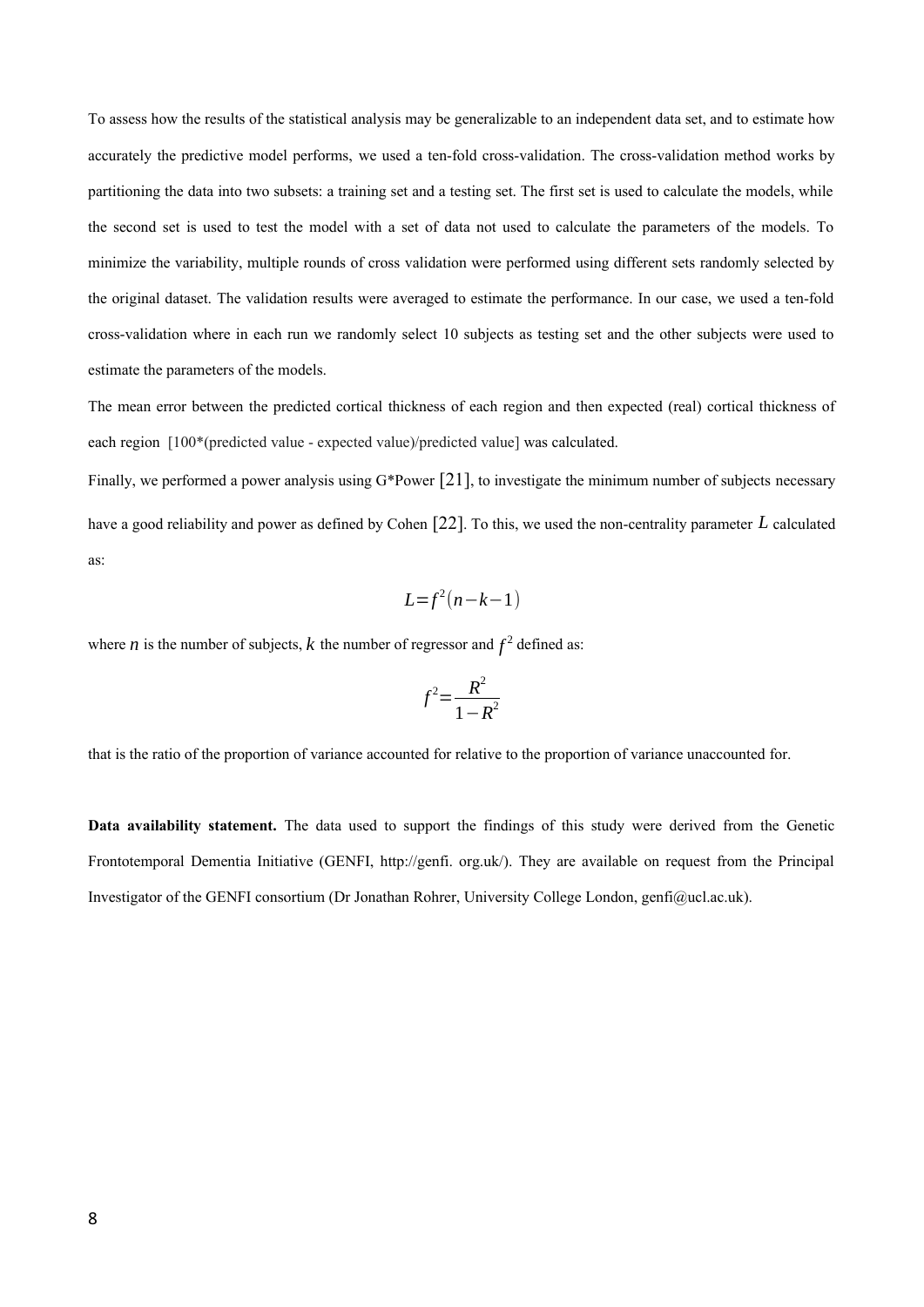### **Results**

*Participants.* We firstly considered 84 presymptomatic subjects carrying *GRN* mutations. The mean age was 47.8 (standard deviation, SD=11.4),  $60.7\%$  were female (n=51), with 15.04 (SD=3.4) years of formal schooling. Neuropsychological assessment (mean score ± standard deviation) was reported in **Supplementary Table 1**. The mean interval between MRI scans was 31.2 months from the baseline MRI scan (SD=16.5, range=9.6-71.3 months). MRI quality ranking was excellent/good for both baseline and follow-up scans (baseline: 82% B, 18% B-; follow-up: 80% B, 20% B-).

Baseline and follow-up cortical thickness values are reported in **Table 1** (first cohort). We found significant differences between baseline and follow-up in the superior frontal region, bilaterally. These areas presented more severe cortical thinning at follow-up compared to baseline (one-way mixed ANOVA, with baseline *vs.* follow-up MRI as withinsubjects factors). No other significant differences between baseline and follow-up cortical regions were found.

*Model fitting*. The prediction analysis takes baseline cortical regions as input, considering age and time between the two MRI scans as regressors, and the model was then fitted. As reported in **Figure 2** and **Table 1** (first cohort), overall prediction accuracy was high for each considered brain region, with low mean error. The best prediction was obtained considering lateral prefrontal regions, bilaterally (real cortical thickness at follow-up vs. predicted cortical thickness at follow-up, mean error<=1.87%), while the worst was for medial temporal region, bilaterally (mean error=5.82% and 6.89%). Thus, for each subject, we obtained overall high accuracy in predicting brain imaging outcome.

We then coded a user-friendly automated preGRN-MRI toolbox to predict cortical thickness of each region at follow-up at the single subject level. No significant further preprocessing is needed; the user has only to insert the age of the subject at baseline MRI, the values of each considered baseline cortical region, previously computed with the Desikan-Killiany atlas 19, and the age of the subject at the desired MRI follow-up. The toolbox will assess automatically the predicted brain regions' values at follow-up in the referral presymptomatic subject carrying a *GRN* mutation.

*Model validation*. We further evaluated the effectiveness of our toolbox, using a new dataset of 6 presymptomatic subjects carrying *GRN* mutations from the GENFI cohort, not included in the previous analyses. The mean age was 47.3 (standard deviation, SD=11.4), 33% were female  $(n=2)$ , with 11.4 (SD=4.3) years of formal schooling. The mean follow-up MRI was 18.2 months (SD=6.4, range=12-25 months). MRI quality ranking was excellent/good for both baseline and follow-up scans (baseline: 84% B, 16% B-; follow-up: 85% B, 15% B-). This second (validation) cohort presented a different pattern of cortical thickness, as demonstrated by the between-cohort comparisons (1st vs 2<sup>nd</sup> cohort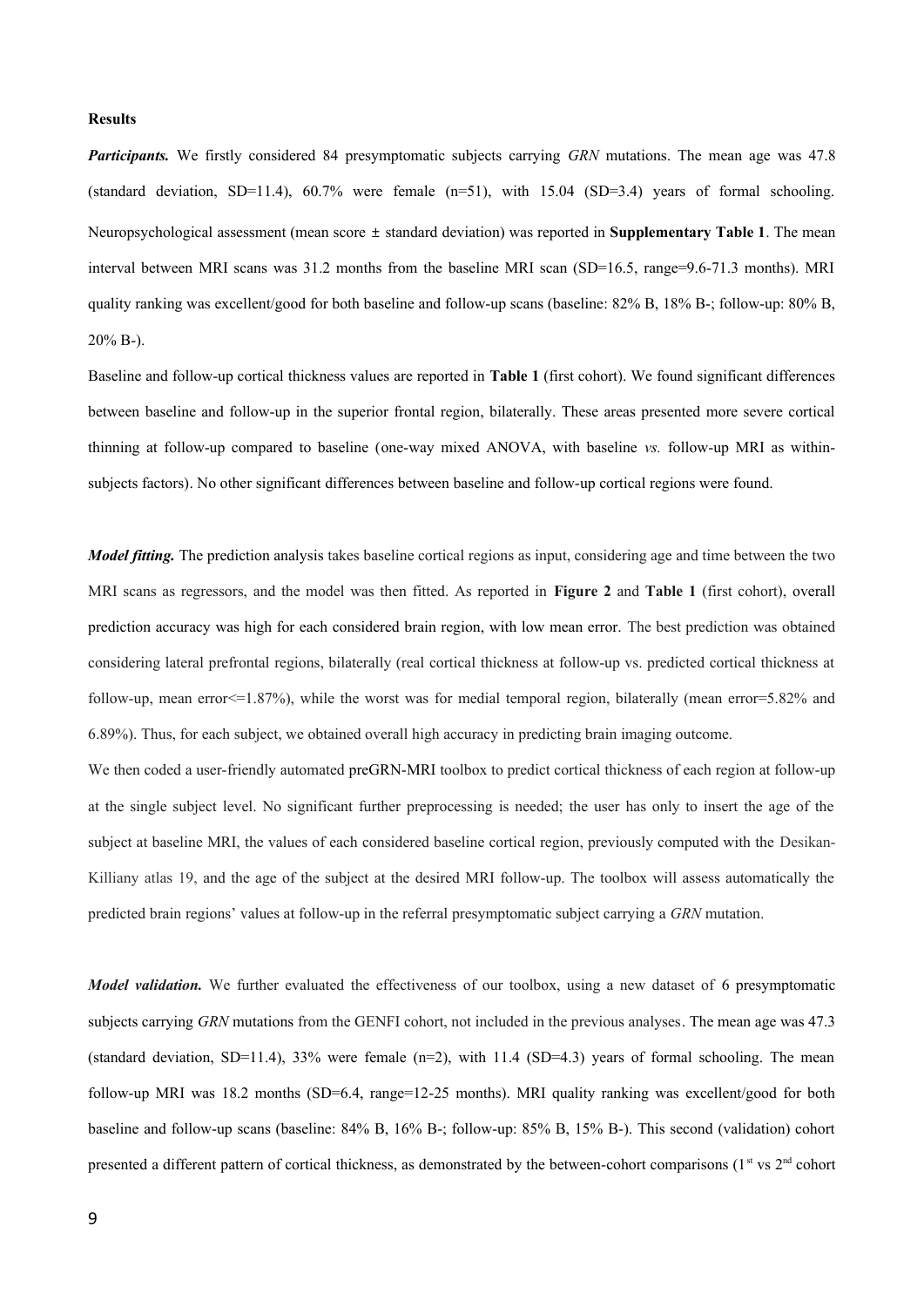at baseline and at follow-up), with statistically significant differences between the two cohort at baseline as well as at follow-up (frontal, temporal, parietal and insula regions, bilaterally) (**Supplementary Table 2**).

We re-run the analyses using the previously coded preGRN-MRI toolbox. The mean percent error was comparable, as reported in **Figure 3** and **Table 1** (second cohort).

*Sample size estimates.* The sample size required to detect a reduction in decline of overall cortical thickness in a 1-year clinical trial was equal to 52 subjects (power=0.80, alpha=0.05).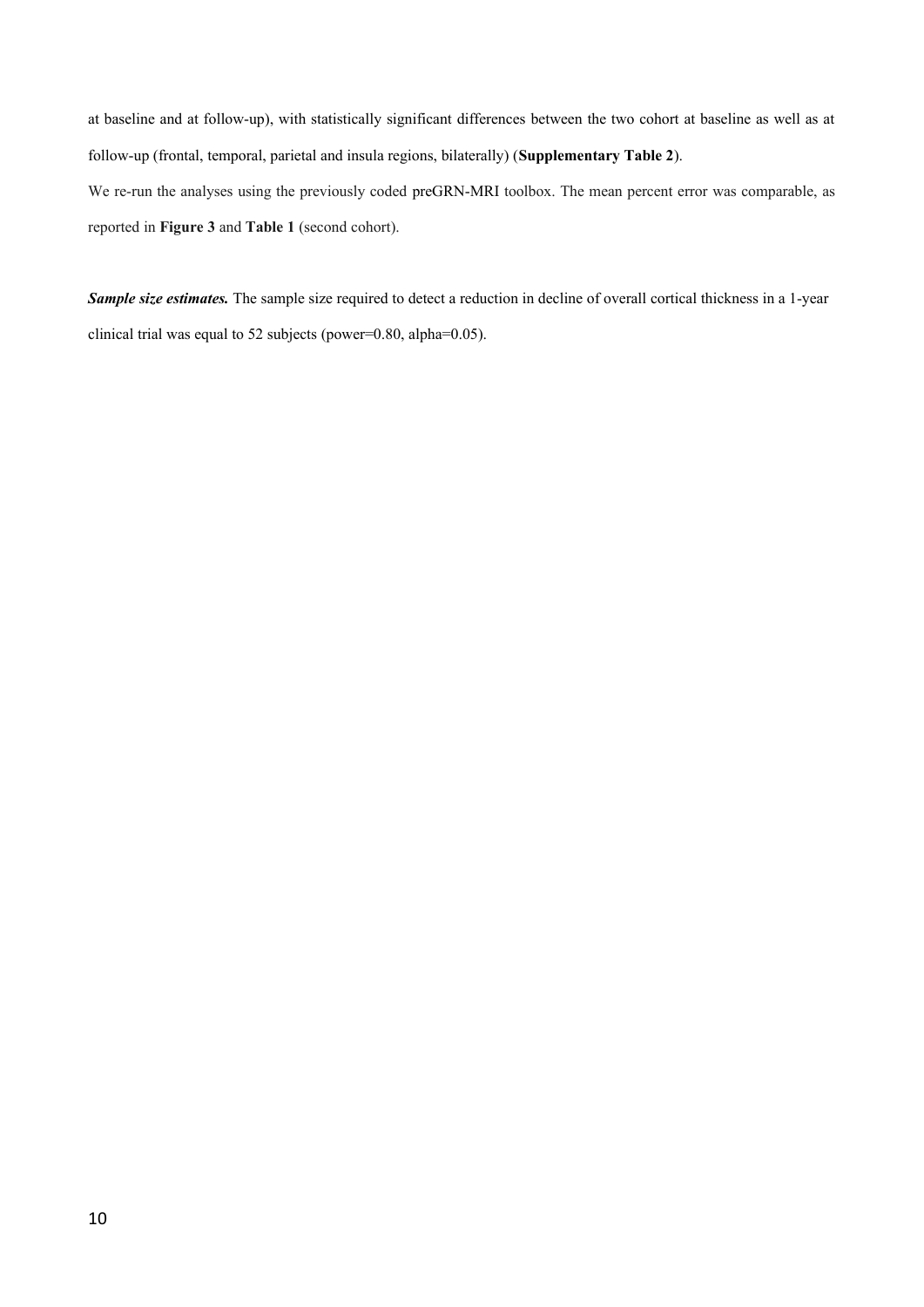#### **Discussion**

Our study demonstrated that a novel user-friendly toolbox, preGRN-MRI, can accurately predict cortical thickness changes at follow-up MRI, at the single subject level over a timescale compatible for clinical trials. Thus, preGRN-MRI toolbox might be proposed as a useful device to track neuroimaging changes in early phase clinical trials, as any deviation of cortical thickness from the predicted model could be considered an effect of the intervention itself. It avoids complicated processing by the end users, by providing them with an easy-to-use, automated pipelined toolbox. It also produces comprehensive and interpretable results for model evaluation toward better understanding FTD, and better design of trials.

We considered MRI T1-weighted structural imaging and a widely used atlas [19] to easily compute the data analysis, and to use preGRN-MRI toolbox in any centre with comparable findings, independently of MRI scan or acquisition process [23,24]. Indeed, in both the first and in the second cohorts the best prediction was obtained by considering the lateral frontal cortex (mean error<1.88% and <1.20%, respectively) but other regions scored adequately, suggesting the possibility to compute a compound score to increase predictive performances.

These results show that the nonlinear mixed effect model has good reliability and good generalizability. The proposed framework simplifies the estimation of parameters, and accurately estimates the trajectory parameters taking into account inter-individual differences: as hierarchical model, the first level regression of the subjects and the subsequent second level analysis provided a regression over time independent from the single subjects. From this point of view, this can be considered as an experimental "single subject" measure along all times. The high reproducibility was further demonstrated by a second dataset from the GENFI cohort (even including subjects with different cortical thickness pattern), with comparable findings.

Future clinical trials in presymptomatic subjects carrying *GRN* mutations may benefit from preGRN-MRI toolbox to capture variations in response to a treatment intervention. Up to now, no reliable outcome marker in the preclinical stages of FTD is yet available. The present model fitting may be expanded to other monogenic forms of FTD in their preclinical or symptomatic stages. Indeed, we may argue that the model parameters may differ in *C9orf72* or *MAPT* mutations, as these are characterized by different disease trajectories and the involvement of selective brain areas [7], in both presymptomatic and symptomatic disease stages.

A number of ongoing pharmacological trials aim to postpone or revert disease onset in monogenic FTD. *GRN* mutations impair transcription of the gene, leading to levels of progranulin in the serum and CSF that are >50% lower than normal from birth [4,5]. Therefore, therapeutic approaches may range from either increasing transcription from the normal allele or modulating post-translational mechanisms [25]. Clinical trials have already tested amiodarone, 11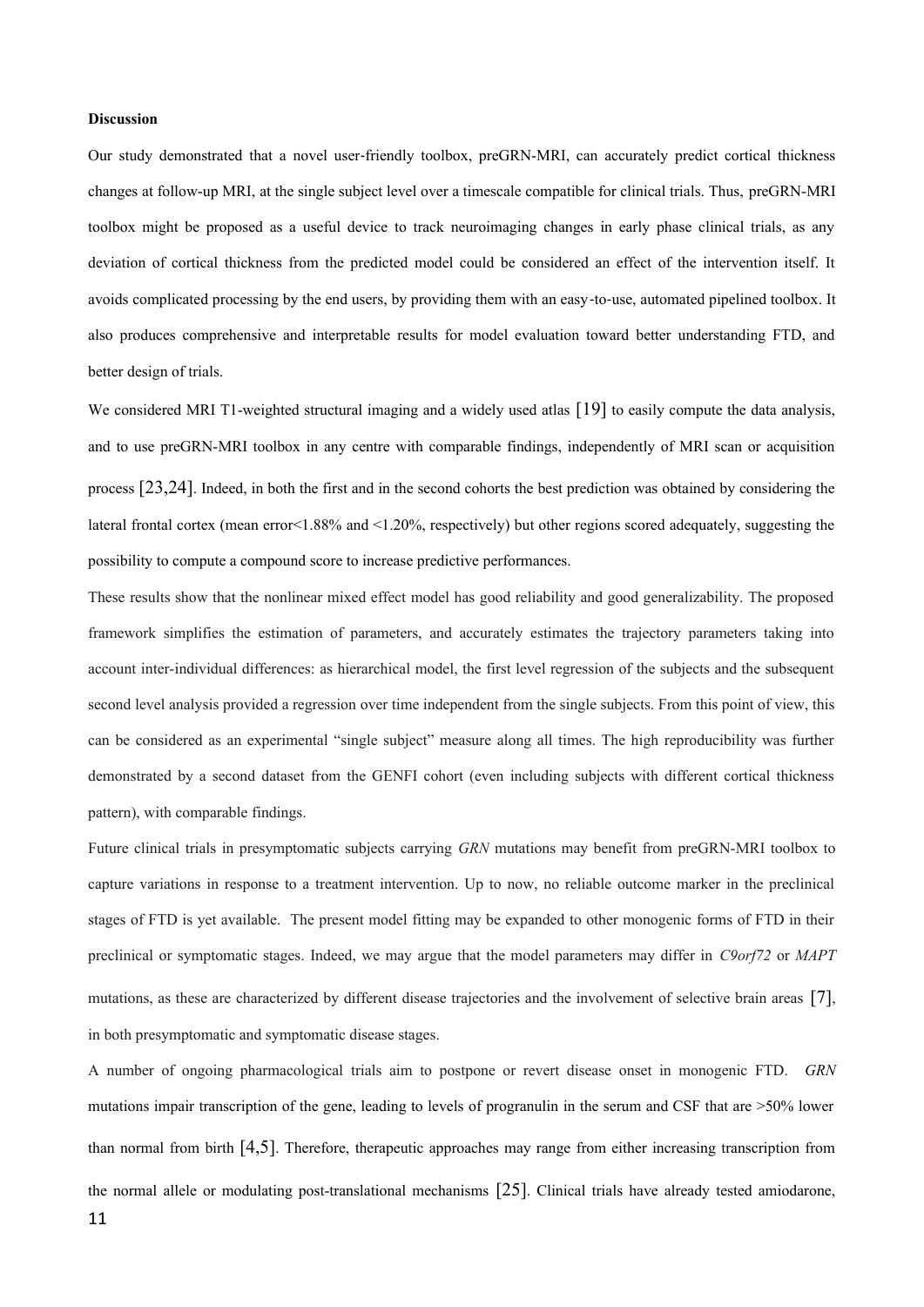with the purpose to increase progranulin levels in *GRN* mutations carriers, with no clear-cut efficacy [26] and pharmacological trials targeting the sortilin (SORT1), a lysosomal trafficking receptor for progranulin and mediating progranulin endocytosis [27], are ongoing with promising results [28]. Other potential therapeutic strategies are in the pipeline, including the delivery of a healthy *GRN* gene via an AAV9 vector [29]. Recently, non-pharmacological approaches by using non-invasive brain stimulation technologies have been demonstrated safe and effective in restoring clinical symptoms and brain connectivity in FTD patients [30–32]. Within this context, and prospectively thinking to future intervention strategies, a reliable surrogate marker of disease, such as regional cortical thinning, may be of crucial to assess treatment efficacy in clinical trials. We do not argue against the ultimate necessity for randomized placebo controlled trials. but in view of the low prevalence of known *GRN* mutation carriers worldwide, and the invasiveness of non-pharmacological approaches in development, early proof of concept studies may benefit from open label studies without placebo, relying on accurate predictive biomarkers to indicate efficacy.

PreGRN-MRI toolbox presents several advantages for this approach. It is automated, together with parameter optimization through nested cross‐validation and it is flexible, allowing users to consider different brain regions individually or to compute a comprehensive measure of brain changes.

We acknowledge that this study entails some limitations. First, the prediction model may be improved considering modulators of disease progression, such as cognitive reserve proxy measures [16,33] or computing cerebral regions in a different way. However, the model used here, implemented by an expectation-maximization algorithm, takes into account unobserved latent variables, i.e. variables that do not change over time, such as *TMEM106b* genotype [33]. Moreover, testing preGRN-MRI toolbox in future clinical trials may prove its reliability in assessing intervention efficacy. Finally, the same approach might be tested in the other pathogenetic mutations, such as MAPT or C9orf72, to develop a user-friendly toolbox tailored on each monogenic FTD-related disorder.

In conclusions, preGRN-MRI tool, using baseline MRI measures, was able to predict the expected MRI at follow-up in presymptomatic subjects carrying GRN mutations with good performances. In future studies, preGRN-MRI tool might be useful in clinical trials, where deviation of CT from the predicted model may be considered an effect of the intervention itself.

#### **Acknowledgements**

CG and LÖ report grants from Swedish Frontotemporal Dementia Initiative Schörling Foundation; Swedish Research Council: JPND Prefrontals, 2015-02926 ,2018-02754; Swedish Alzheimer foundation; Swedish Brain Foundation;

12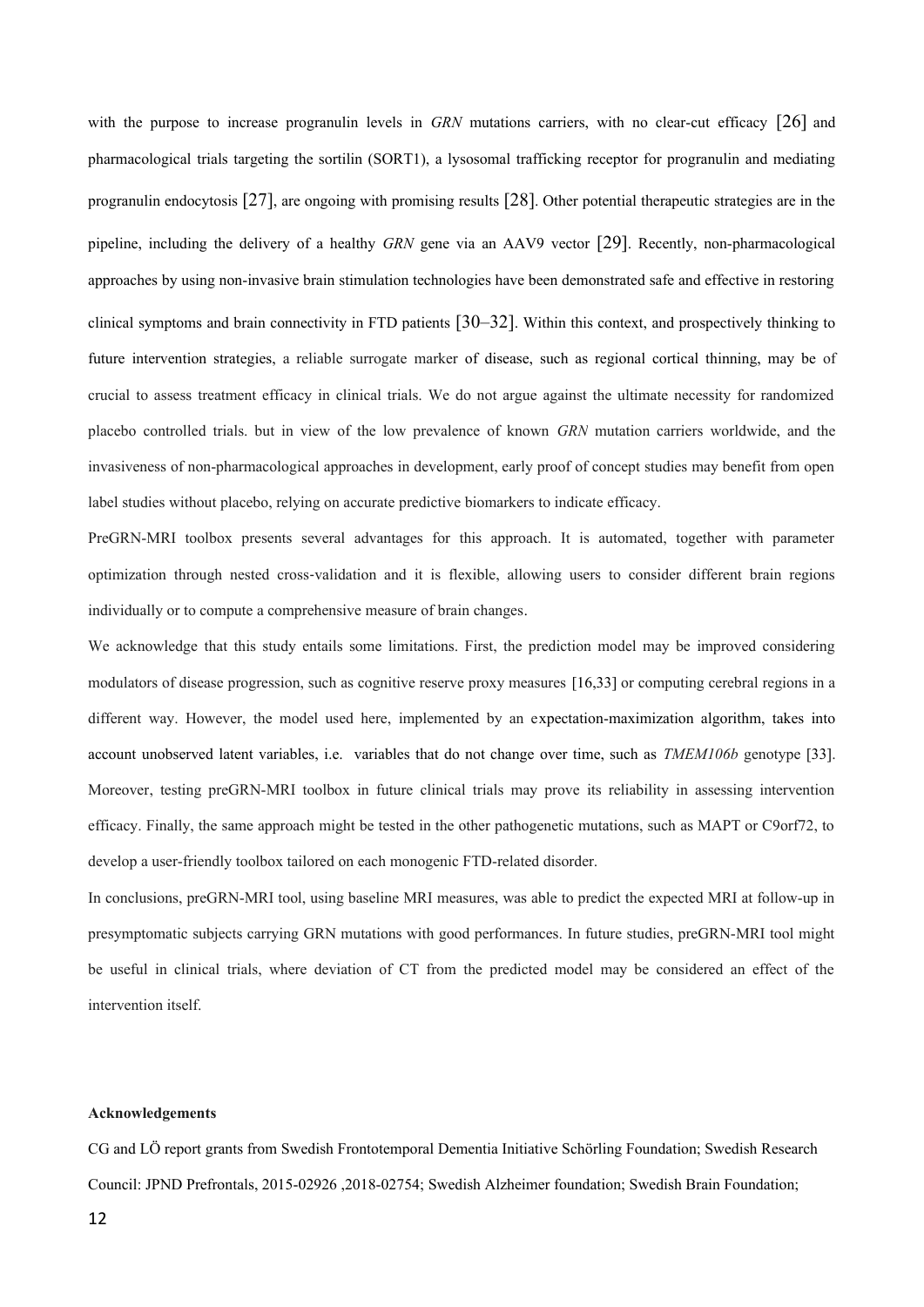Karolinska Institutet Doctoral Funding; KI StratNeuro; Swedish Dementia foundation and Stockholm County Council

ALF/Region Stockholm, during the conduct of the study.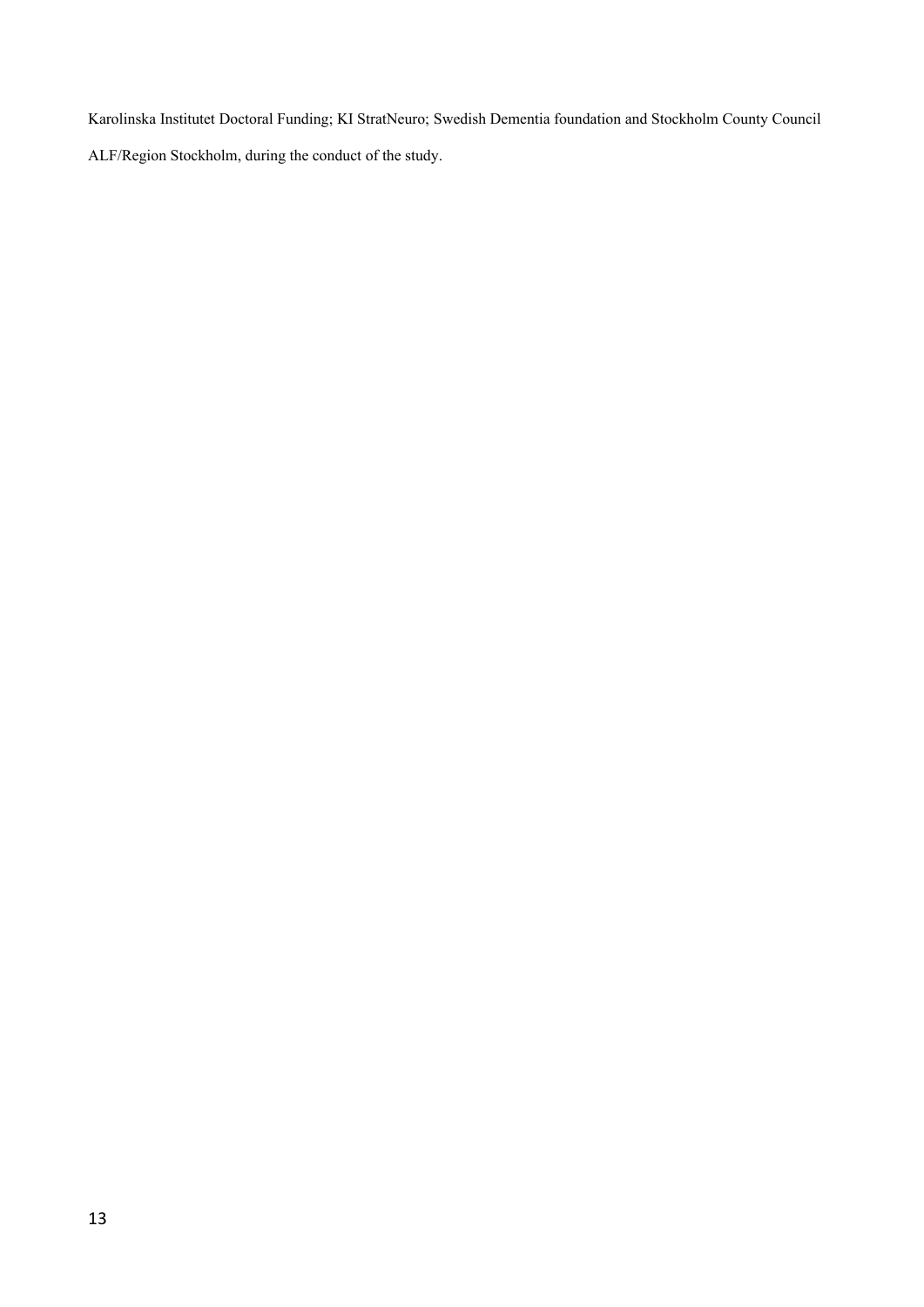## **REFERENCES**

- [1] Rascovsky K, Hodges JR, Knopman D, Mendez MF, Kramer JH, Neuhaus J, Van Swieten JC, Seelaar H, Dopper EGP, Onyike CU, Hillis AE, Josephs KA, Boeve BF, Kertesz A, Seeley WW, Rankin KP, Johnson JK, Gorno-Tempini ML, Rosen H, Prioleau-Latham CE, Lee A, Kipps CM, Lillo P, Piguet O, Rohrer JD, Rossor MN, Warren JD, Fox NC, Galasko D, Salmon DP, Black SE, Mesulam M, Weintraub S, Dickerson BC, Diehl-Schmid J, Pasquier F, Deramecourt V, Lebert F, Pijnenburg Y, Chow TW, Manes F, Grafman J, Cappa SF, Freedman M, Grossman M, Miller BL (2011) Sensitivity of revised diagnostic criteria for the behavioural variant of frontotemporal dementia. *Brain* **134**, 2456–2477.
- [2] Gorno-Tempini ML, Hillis AE, Weintraub S, Kertesz A, Mendez M, Cappa SF, Ogar JM, Rohrer JD, Black S, Boeve BF, Manes F, Dronkers NF, Vandenberghe R, Rascovsky K, Patterson K, Miller BL, Knopman DS, Hodges JR, Mesulam MM, Grossman M (2011) Classification of primary progressive aphasia and its variants. *Neurology* **76**, 1006–1014.
- [3] Borroni B, Padovani A (2013) Dementia: A new algorithm for molecular diagnostics in FTLD. *Nature Reviews Neurology* **9**, 241–242.
- [4] Cruts M, Gijselinck I, van der Zee J, Engelborghs S, Wils H, Pirici D, Rademakers R, Vandenberghe R, Dermaut B, Martin J-J, van Duijn C, Peeters K, Sciot R, Santens P, De Pooter T, Mattheijssens M, Van den Broeck M, Cuijt I, Vennekens K, De Deyn PP, Kumar-Singh S, Van Broeckhoven C (2006) Null mutations in progranulin cause ubiquitin-positive frontotemporal dementia linked to chromosome 17q21. *Nature* **442**, 920–4.
- [5] Baker M, Mackenzie IR, Pickering-Brown SM, Gass J, Rademakers R, Lindholm C, Snowden J, Adamson J, Sadovnick AD, Rollinson S, Cannon A, Dwosh E, Neary D, Melquist S, Richardson A, Dickson D, Berger Z, Eriksen J, Robinson T, Zehr C, Dickey CA, Crook R, McGowan E, Mann D, Boeve B, Feldman H, Hutton M (2006) Mutations in progranulin cause tau-negative frontotemporal dementia linked to chromosome 17. *Nature* **442**, 916–919.
- [6] Moore KM, Nicholas J, Grossman M, McMillan CT, Irwin DJ, Massimo L, Van Deerlin VM, Warren JD, Fox NC, Rossor MN, Mead S, Bocchetta M, Boeve BF, Knopman DS, Graff-Radford NR, Forsberg LK, Rademakers R, Wszolek ZK, van Swieten JC, Jiskoot LC, Meeter LH, Dopper EG, Papma JM, Snowden JS, Saxon J, Jones M, Pickering-Brown S, Le Ber I, Camuzat A, Brice A, Caroppo P, Ghidoni R, Pievani M, Benussi L, Binetti G, Dickerson BC, Lucente D, Krivensky S, Graff C, Öijerstedt L, Fallström M, Thonberg H, Ghoshal N, Morris JC, Borroni B, Benussi A, Padovani A, Galimberti D, Scarpini E, Fumagalli GG, Mackenzie IR, Hsiung GYR, Sengdy P, Boxer AL, Rosen H, Taylor JB, Synofzik M, Wilke C, Sulzer P, Hodges JR, Halliday G, Kwok J, Sanchez-Valle R, Lladó A, Borrego-Ecija S, Santana I, Almeida MR, Tábuas-Pereira M, Moreno F, Barandiaran M, Indakoetxea B, Levin J, Danek A, Rowe JB, Cope TE, Otto M, Anderl-Straub S, de Mendonça A, Maruta C, Masellis M, Black SE, Couratier P, Lautrette G, Huey ED, Sorbi S, Nacmias B, Laforce R, Tremblay MPL, Vandenberghe R, Damme P Van, Rogalski EJ, Weintraub S, Gerhard A, Onyike CU, Ducharme S, Papageorgiou SG, Ng ASL, Brodtmann A, Finger E, Guerreiro R, Bras J, Rohrer JD, Heller C, Convery RS, Woollacott IO, Shafei RM, Graff-Radford J, Jones DT, Dheel CM, Savica R, Lapid MI, Baker M, Fields JA, Gavrilova R, Domoto-Reilly K, Poos JM, Van der Ende EL, Panman JL, Donker Kaat L, Seelaar H, Richardson A, Frisoni G, Mega A, Fostinelli S, Chiang HH, Alberici A, Arighi A, Fenoglio C, Heuer H, Miller B, Karydas A, Fong J, João Leitão M, Santiago B, Duro D, Ferreira C, Gabilondo A, De Arriba M, Tainta M, Zulaica M, Ferreira C, Semler E, Ludolph A, Landwehrmeyer B, Volk AE, Miltenberger G, Verdelho A, Afonso S, Tartaglia MC, Freedman M, Rogaeva E, Ferrari C, Piaceri I, Bessi V, Lombardi G, St-Onge F, Doré MC, Bruffaerts R, Vandenbulcke M, Van den Stock J, Mesulam MM, Bigio E, Koros C, Papatriantafyllou J, Kroupis C, Stefanis L, Shoesmith C, Robertson E, Coppola G, Da Silva Ramos EM, Geschwind D (2020) Age at symptom onset and death and disease duration in genetic frontotemporal dementia: an international retrospective cohort study. *The Lancet Neurology* **19**, 145–156.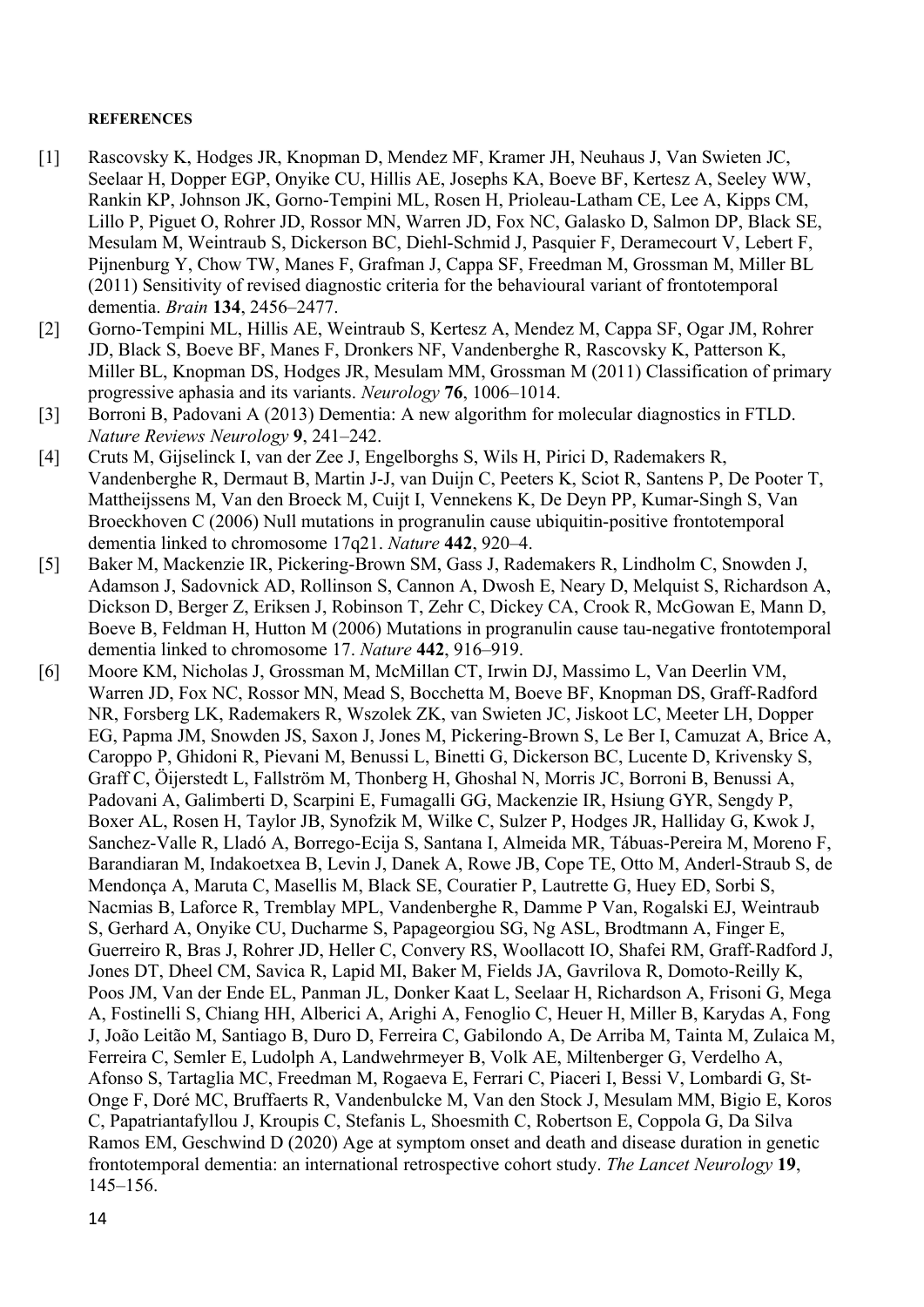- [7] Rohrer JD, Nicholas JM, Cash DM, van Swieten J, Dopper E, Jiskoot L, van Minkelen R, Rombouts SA, Cardoso MJ, Clegg S, Espak M, Mead S, Thomas DL, de Vita E, Masellis M, Black SE, Freedman M, Keren R, MacIntosh BJ, Rogaeva E, Tang-Wai D, Tartaglia MC, Laforce R, Tagliavini F, Tiraboschi P, Redaelli V, Prioni S, Grisoli M, Borroni B, Padovani A, Galimberti D, Scarpini E, Arighi A, Fumagalli G, Rowe JB, Coyle-Gilchrist I, Graff C, Fallström M, Jelic V, Ståhlbom AK, Andersson C, Thonberg H, Lilius L, Frisoni GB, Pievani M, Bocchetta M, Benussi L, Ghidoni R, Finger E, Sorbi S, Nacmias B, Lombardi G, Polito C, Warren JD, Ourselin S, Fox NC, Rossor MN (2015) Presymptomatic cognitive and neuroanatomical changes in genetic frontotemporal dementia in the Genetic Frontotemporal dementia Initiative (GENFI) study: A cross-sectional analysis. *The Lancet Neurology* **14**, 253–262.
- [8] Benussi A, Gazzina S, Premi E, Cosseddu M, Archetti S, Dell'Era V, Cantoni V, Cotelli MS, Alberici A, Micheli A, Benussi L, Ghidoni R, Padovani A, Borroni B (2019) Clinical and biomarker changes in presymptomatic genetic frontotemporal dementia. *Neurobiology of Aging* **76**, 133–140.
- [9] Greaves C V., Rohrer JD (2019) An update on genetic frontotemporal dementia. *Journal of Neurology* **266**, 2075–2086.
- [10] Galimberti D, Fenoglio C, Scarpini E (2018) Progranulin as a therapeutic target for dementia. *Expert Opinion on Therapeutic Targets* **22**, 579–585.
- [11] Ghidoni R, Benussi L, Glionna M, Neurology MF-, 2008 U (2008) Low plasma progranulin levels predict progranulin mutations in frontotemporal lobar degeneration. *AAN Enterprises* **71**, 1235– 1239.
- [12] van der Ende EL, Meeter LH, Poos JM, Panman JL, Jiskoot LC, Dopper EGP, Papma JM, de Jong FJ, Verberk IMW, Teunissen C, Rizopoulos D, Heller C, Convery RS, Moore KM, Bocchetta M, Neason M, Cash DM, Borroni B, Galimberti D, Sanchez-Valle R, Laforce R, Moreno F, Synofzik M, Graff C, Masellis M, Carmela Tartaglia M, Rowe JB, Vandenberghe R, Finger E, Tagliavini F, de Mendonça A, Santana I, Butler C, Ducharme S, Gerhard A, Danek A, Levin J, Otto M, Frisoni GB, Cappa S, Pijnenburg YAL, Rohrer JD, van Swieten JC (2019) Serum neurofilament light chain in genetic frontotemporal dementia: a longitudinal, multicentre cohort study. *The Lancet Neurology* **18**, 1103–1111.
- [13] Heller C, Foiani MS, Moore K, Convery R, Bocchetta M, Neason M, Cash DM, Thomas D, Greaves CV, Woollacott IOC, Shafei R, van Swieten JC, Moreno F, Sanchez-Valle R, Borroni B, Laforce R, Masellis M, Tartaglia MC, Graff C, Galimberti D, Rowe JB, Finger E, Synofzik M, Vandenberghe R, de Mendonca A, Tagliavini F, Santana I, Ducharme S, Butler CR, Gerhard A, Levin J, Danek A, Frisoni G, Sorbi S, Otto M, Heslegrave AJ, Zetterberg H, Rohrer JD, Rossor MN, Warren JD, Fox NC, Guerreiro R, Bras J, Nicholas J, Mead S, Jiskoot L, Meeter L, Panman J, Papma J, van Minkelen R, Pijnenburg Y, Barandiaran M, Indakoetxea B, Gabilondo A, Tainta M, de Arriba M, Gorostidi A, Zulaica M, Villanua J, Diaz Z, Borrego-Ecija S, Olives J, Lladó A, Balasa M, Antonell A, Bargallo N, Premi E, Cosseddu M, Gazzina S, Padovani A, Gasparotti R, Archetti S, Black S, Mitchell S, Rogaeva E, Freedman M, Keren R, Tang-Wai D, Öijerstedt L, Andersson C, Jelic V, Thonberg H, Arighi A, Fenoglio C, Scarpini E, Fumagalli G, Cope T, Timberlake C, Rittman T, Shoesmith C, Bartha R, Rademakers R, Wilke C, Karnarth H-O, Bender B, Bruffaerts R, Vandamme P, Vandenbulcke M, Ferreira CB, Miltenberger G, Maruta C, Verdelho A, Afonso S, Taipa R, Caroppo P, di Fede G, Giaccone G, Prioni S, Redaelli V, Rossi G, Tiraboschi P, Dura D, Almeida MR, Castelo-Branco M, João Leitão M, Tabuas-Pereira M, Santiago B, Gauthier S, Rosa-Neto P, Veldsman M, Flanagan T, Prix C, Hoegen T, Wlasich E, Loosli S, Schonecker S, Semler E, Anderl-Straub S, Benussi L, Binetti G, Ghidoni R, Pievani M, Lombardi G, Nacmias B, Ferrari C, Bessi V (2020) Plasma glial fibrillary acidic protein is raised in progranulin-associated frontotemporal dementia. *Journal of Neurology, Neurosurgery and Psychiatry* **91**,.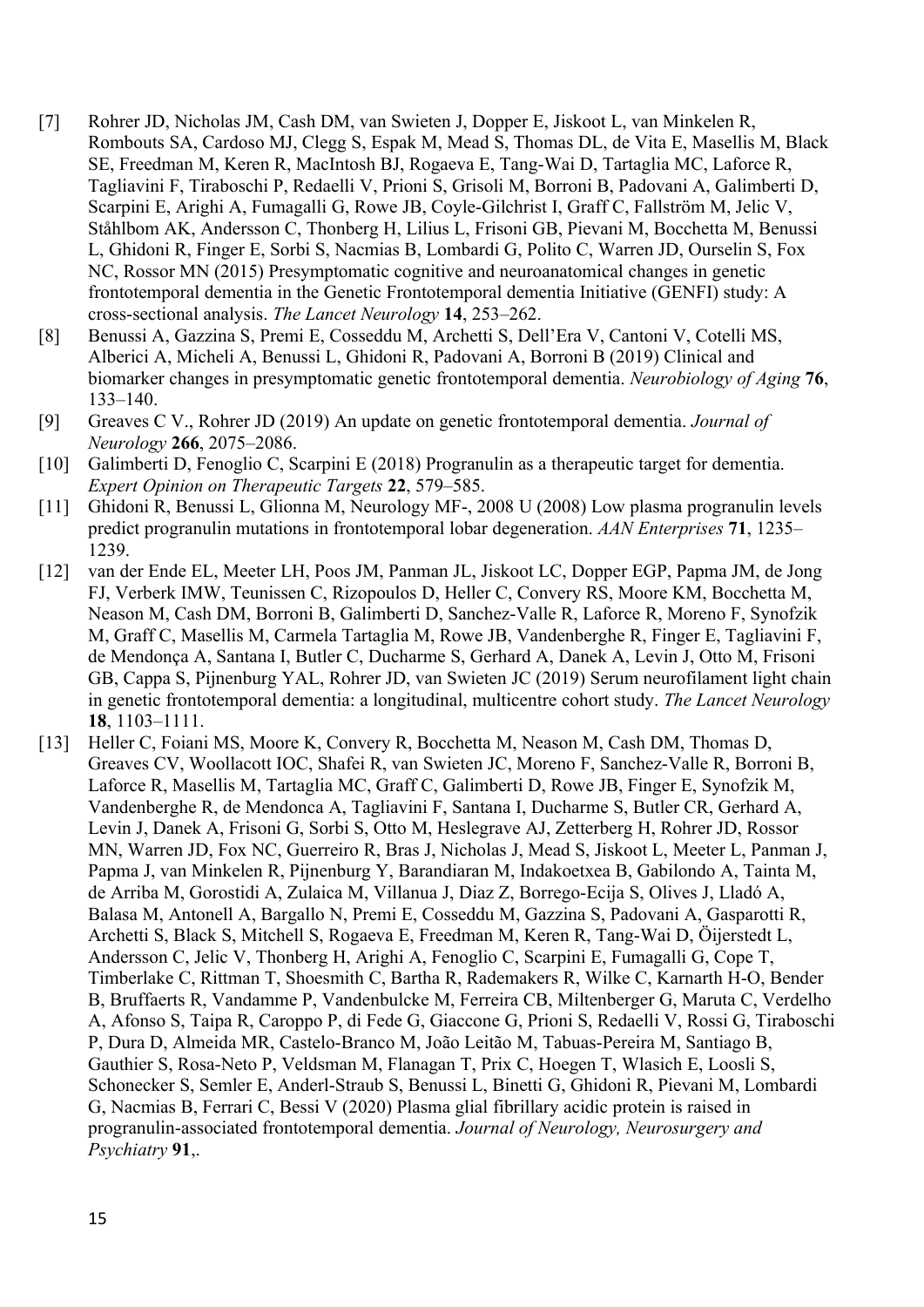- [14] Paternicò D, Premi E, Gazzina S, Cosseddu M, Alberici A, Archetti S, Cotelli MS, Micheli A, Turla M, Gasparotti R, Padovani A, Borroni B (2016) White matter hyperintensities characterize monogenic frontotemporal dementia with granulin mutations. *Neurobiology of aging* **38**, 176–180.
- [15] Sudre CH, Bocchetta M, Heller C, Convery R, Neason M, Moore KM, Cash DM, Thomas DL, Woollacott IOC, Foiani M, Heslegrave A, Shafei R, Greaves C, van Swieten J, Moreno F, Sanchez-Valle R, Borroni B, Laforce R, Masellis M, Tartaglia MC, Graff C, Galimberti D, Rowe JB, Finger E, Synofzik M, Vandenberghe R, de Mendonça A, Tagliavini F, Santana I, Ducharme S, Butler C, Gerhard A, Levin J, Danek A, Frisoni GB, Sorbi S, Otto M, Zetterberg H, Ourselin S, Cardoso MJ, Rohrer JD (2019) White matter hyperintensities in progranulin-associated frontotemporal dementia: A longitudinal GENFI study. *NeuroImage: Clinical* **24**,.
- [16] Gazzina S, Grassi M, Premi E, Cosseddu M, Alberici A, Archetti S, Gasparotti R, Van Swieten J, Galimberti D, Sanchez-Valle R, Laforce RJ, Moreno F, Synofzik M, Graff C, Masellis M, Tartaglia MC, Rowe JB, Vandenberghe R, Finger E, Tagliavini F, de Mendonça A, Santana I, Butler CR, Ducharme S, Gerhard A, Danek A, Levin J, Otto M, Frisoni G, Sorbi S, Padovani A, Rohrer JD, Borroni B, Genetic FTD Initiative, GENFI (2019) Education modulates brain maintenance in presymptomatic frontotemporal dementia. *Journal of neurology, neurosurgery, and psychiatry* **90**, 1124–1130.
- [17] Chen Q, Boeve BF, Senjem M, Tosakulwong N, Lesnick T, Brushaber D, Dheel C, Fields J, Forsberg L, Gavrilova R, Gearhart D, Graff-Radford J, Graff-Radford N, Jack CR, Jones D, Knopman D, Kremers WK, Lapid M, Rademakers R, Ramos EM, Syrjanen J, Boxer AL, Rosen H, Wszolek ZK, Kantarci K (2020) Trajectory of lobar atrophy in asymptomatic and symptomatic GRN mutation carriers: a longitudinal MRI study. *Neurobiology of Aging* **88**, 42–50.
- [18] Bilgel M, Prince JL, Wong DF, Resnick SM, Jedynak BM (2016) A multivariate nonlinear mixed effects model for longitudinal image analysis: Application to amyloid imaging. *NeuroImage* **134**, 658–670.
- [19] Desikan RS, Ségonne F, Fischl B, Quinn BT, Dickerson BC, Blacker D, Buckner RL, Dale AM, Maguire RP, Hyman BT, Albert MS, Killiany RJ (2006) An automated labeling system for subdividing the human cerebral cortex on MRI scans into gyral based regions of interest. *NeuroImage* **31**, 968–980.
- [20] Dempster A, Laird N, Rubin D (1977) Maximum Likelihood from Incomplete Data Via the EM Algorithm. *Journal of the Royal Statistical Society Series B (Methodological)* **39**, 1–38.
- [21] Faul F, Erdfelder E, Lang AG, Buchner A (2007) G\*Power 3: A flexible statistical power analysis program for the social, behavioral, and biomedical sciences. In *Behavior Research Methods* Psychonomic Society Inc., pp. 175–191.
- [22] Cohen J (2013) *Statistical Power Analysis for the Behavioral Sciences*.
- [23] Pievani M, Paternicò D, Benussi L, Binetti G, Orlandini A, Cobelli M, Magnaldi S, Ghidoni R, Frisoni GB (2014) Pattern of structural and functional brain abnormalities in asymptomatic granulin mutation carriers. *Alzheimer's & dementia : the journal of the Alzheimer's Association* **10**, S354- S363.e1.
- [24] Gazzina S, Benussi A, Premi E, Paternicò D, Cristillo V, Dell'Era V, Cosseddu M, Archetti S, Alberici A, Gasparotti R, Padovani A, Borroni B (2018) Neuroanatomical Correlates of Transcranial Magnetic Stimulation in Presymptomatic Granulin Mutation Carriers. *Brain topography* **31**, 488–497.
- [25] Panza F, Lozupone M, Seripa D, Daniele A, Watling M, Giannelli G, Imbimbo BP (2020) Development of disease-modifying drugs for frontotemporal dementia spectrum disorders. *Nature Reviews Neurology* **16**, 213–228.
- [26] Alberici A, Archetti S, Pilotto A, Premi E, Cosseddu M, Bianchetti A, Semeraro F, Salvetti M, Muiesan ML, Padovani A, Borroni B (2014) Results from a pilot study on amiodarone administration in monogenic frontotemporal dementia with granulin mutation. *Neurological sciences : official journal of the Italian Neurological Society and of the Italian Society of Clinical Neurophysiology* **35**, 1215–9.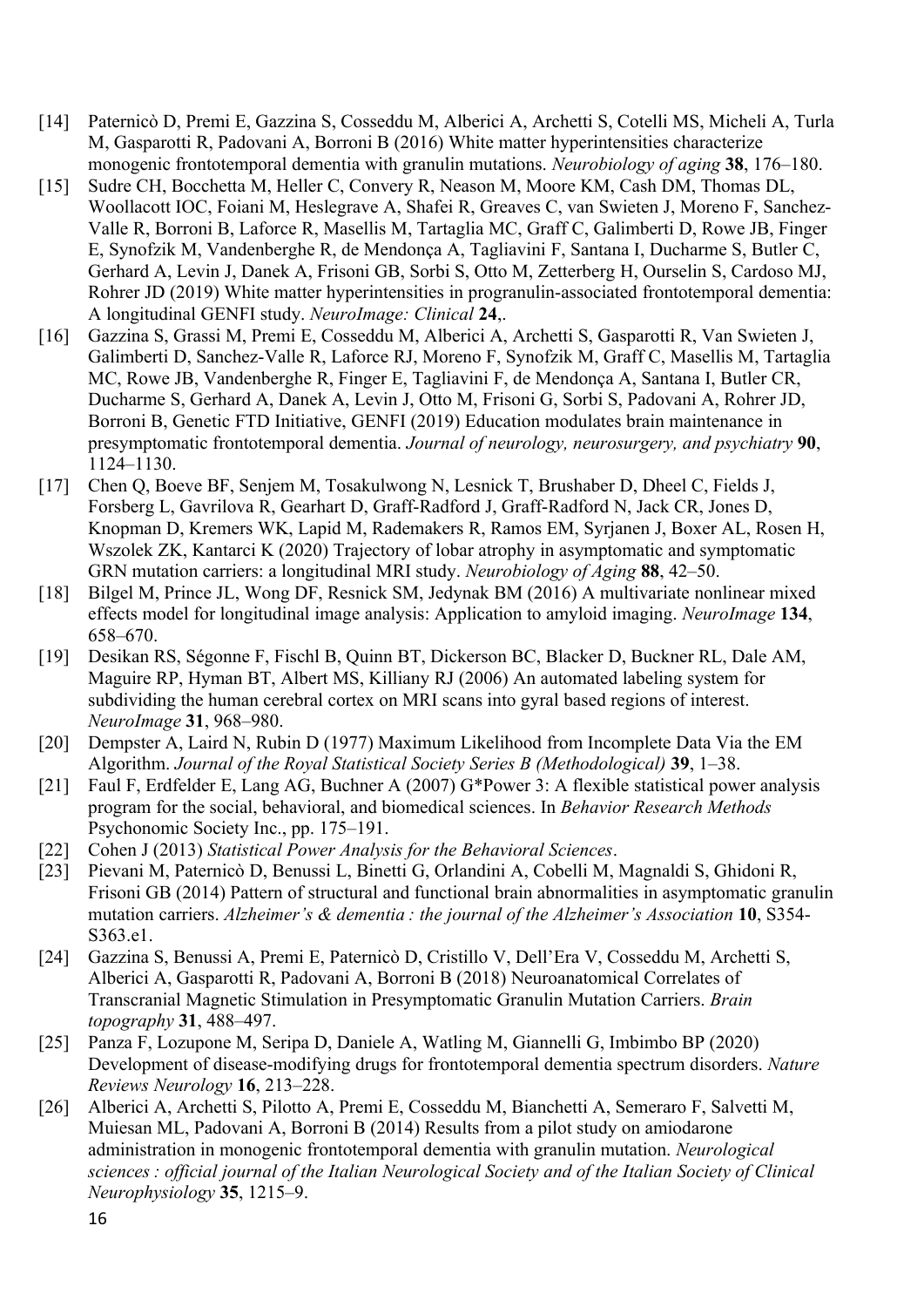- [27] Lee WC, Almeida S, Prudencio M, Caulfield TR, Zhang YJ, Tay WM, Bauer PO, Chew J, Sasaguri H, Jansen-west KR, Gendron TF, Stetler CT, Finch NC, Mackenzie IR, Rademakers R, Gao FB, Petrucelli L (2014) Targeted manipulation of the sortilin-progranulin axis rescues progranulin haploinsufficiency. *Human Molecular Genetics* **23**, 1467–1478.
- [28] Alector Announces Data from On-going Phase 1b Trial Demonstrating that AL001 Reverses Progranulin Deficiency in Frontotemporal Dementia Patients | BioSpace, Last updated 2019, Accessed on 2019.
- [29] Prevail Therapeutics Announces FDA Orphan Drug Designation Granted to PR006 for the Treatment of the Patients with Frontotemporal Dementia with a GRN Mutation, Last updated 2019, Accessed on 2019.
- [30] Tsapkini K, Webster KT, Ficek BN, Desmond JE, Onyike CU, Rapp B, Frangakis CE, Hillis AE (2018) Electrical brain stimulation in different variants of primary progressive aphasia: A randomized clinical trial. *Alzheimer's & dementia (New York, N Y)* **4**, 461–472.
- [31] Ficek BN, Wang Z, Zhao Y, Webster KT, Desmond JE, Hillis AE, Frangakis C, Vasconcellos Faria A, Caffo B, Tsapkini K (2018) The effect of tDCS on functional connectivity in primary progressive aphasia. *NeuroImage Clinical* **19**, 703–715.
- [32] Benussi A, Dell'era V, Cosseddu M, Cantoni V, Cotelli MS, Cotelli M, Manenti R, Benussi L, Brattini C, Alberici A, Borroni B (2020) Transcranial stimulation in frontotemporal dementia: A randomized, double-blind, sham-controlled trial. *Alzheimer's and Dementia: Translational Research and Clinical Interventions* **6**, 1–11.
- [33] Premi E, Grassi M, van Swieten J, Galimberti D, Graff C, Masellis M, Tartaglia C, Tagliavini F, Rowe JB, Laforce R, Finger E, Frisoni GB, de Mendonça A, Sorbi S, Gazzina S, Cosseddu M, Archetti S, Gasparotti R, Manes M, Alberici A, Cardoso MJ, Bocchetta M, Cash DM, Ourselin S, Padovani A, Rohrer JD, Borroni B (2017) Cognitive reserve and TMEM106B genotype modulate brain damage in presymptomatic frontotemporal dementia: A GENFI study. *Brain* **140**, 1784–1791.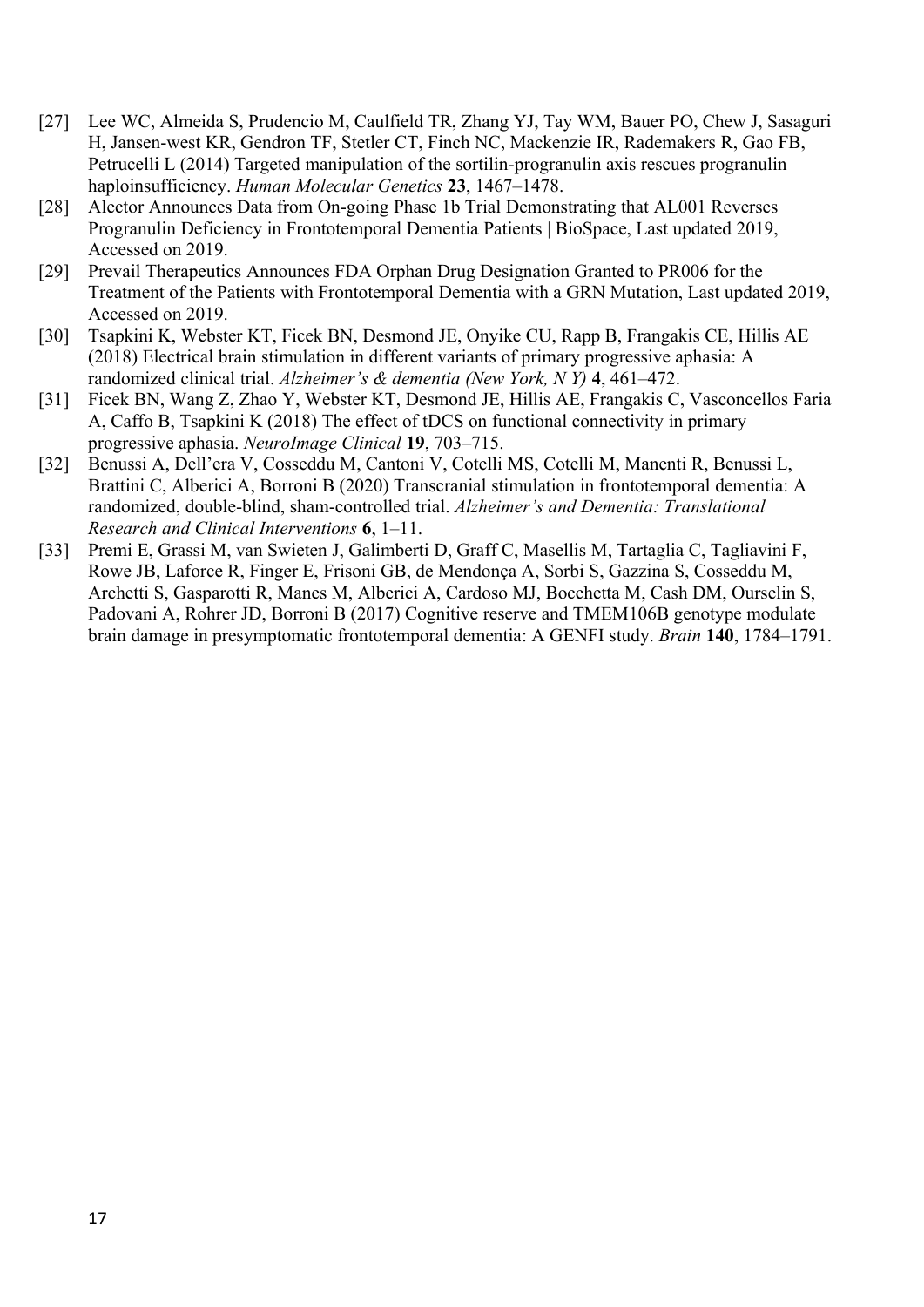| <b>Brain ROIs</b>  | First cohort (n=84) |                         |         |                      | Second cohort (n=6) |                         |         |                               |
|--------------------|---------------------|-------------------------|---------|----------------------|---------------------|-------------------------|---------|-------------------------------|
|                    | <b>baseline MRI</b> | follow-up<br><b>MRI</b> | p-value | mean error<br>$0/0*$ | baseline MRI        | follow-up<br><b>MRI</b> | p-value | mean error<br>$\frac{0}{6}$ * |
| lateral frontal L  | $2.76 \pm 0.13$     | $2.76 \pm 0.12$         | 0.71    | $1.84 \pm 0.36$      | $2.88 \pm 0.09$     | $2.85 \pm 0.11$         | 0.52    | $1.19 \pm 0.35$               |
| lateral frontal R  | $2.76 \pm 0.12$     | $2.76 \pm 0.17$         | 0.36    | $1.87 \pm 0.49$      | $2.85 \pm 0.12$     | $2.84 \pm 0.10$         | 0.87    | $0.53 \pm 0.13$               |
| orbitofrontal L    | $2.65 \pm 0.17$     | $2.67 \pm 0.16$         | 0.84    | $4.07 \pm 0.94$      | $2.82 \pm 0.18$     | $2.77 \pm 0.16$         | 0.63    | $1.84 \pm 0.26$               |
| orbitofrontal R    | $2.64 \pm 0.17$     | $2.67 \pm 0.20$         | 0.06    | $3.69 \pm 0.88$      | $2.86 \pm 0.124$    | $2.86 \pm 0.17$         | 1.00    | $1.95 \pm 0.37$               |
| superior frontal L | $2.88 \pm 0.14$     | $2.83 \pm 0.18$         | < 0.001 | $2.59 \pm 0.53$      | $3.04 \pm 0.09$     | $3.03 \pm 0.11$         | 0.87    | $1.37 \pm 0.27$               |
| superior frontal R | $2.87 \pm 0.14$     | $2.82 \pm 0.17$         | < 0.001 | $2.84 \pm 0.59$      | $3.04 \pm 0.11$     | $3.02 \pm 0.11$         | 0.63    | $0.96 \pm 0.19$               |
| medial temporal L  | $3.16 \pm 0.26$     | $3.20 \pm 0.25$         | 0.10    | $5.92 \pm 1.18$      | $3.51 \pm 0.23$     | $3.61 \pm 0.20$         | 0.42    | $4.61 \pm 0.87$               |
| medial temporal R  | $3.18 \pm 0.29$     | $3.22 \pm 0.3$          | 0.08    | $6.89 \pm 1.37$      | $3.61 \pm 0.08$     | $3.54 \pm 0.08$         | 0.20    | $2.11 \pm 0.49$               |
| lateral temporal L | $2.90 \pm 0.16$     | $2.93 \pm 0.14$         | 0.014   | $2.68 \pm 0.49$      | $2.98 \pm 0.10$     | $2.94 \pm 0.11$         | 0.42    | $1.29 \pm 0.33$               |
| lateral temporal R | $2.93 \pm 0.15$     | $2.97 \pm 0.20$         | 0.008   | $2.54 \pm 0.62$      | $2.99 \pm 0.14$     | $2.98 \pm 0.15$         | 0.75    | $0.87 \pm 0.14$               |
| lateral parietal L | $2.46 \pm 0.12$     | $2.46 \pm 0.10$         | 0.86    | $2.23 \pm 0.51$      | $2.53 \pm 0.07$     | $2.53 \pm 0.10$         | 0.75    | $1.11 \pm 0.15$               |
| lateral parietal R | $2.45 \pm 0.14$     | $2.47 \pm 0.16$         | 0.16    | $2.66 \pm 0.61$      | $2.52 \pm 0.07$     | $2.50 \pm 0.10$         | 0.87    | $1.21 \pm 0.19$               |
| precuneus          | $2.48 \pm 0.13$     | $2.45 \pm 0.14$         | 0.02    | $2.41 \pm 0.56$      | $2.60 \pm 0.09$     | $2.61 \pm 0.08$         | 0.87    | $1.51 \pm 0.27$               |
| insula L           | $3.49 \pm 0.22$     | $3.51 \pm 0.20$         | 0.14    | $4.44 \pm 0.82$      | $3.69 \pm 0.11$     | $3.63 \pm 0.16$         | 0.42    | $2.40 \pm 0.69$               |
| insula R           | $3.47 \pm 0.22$     | $3.5 \pm 0.26$          | 0.04    | $4.75 \pm 1.06$      | $3.70 \pm 0.25$     | $3.76 \pm 0.18$         | 0.42    | $2.84 \pm 0.61$               |

**Table 1.** Cortical thickness of each brain region in presymptomatic GRN mutation carriers.

 $L = left; R = right; ROIs = Region of Interest expressed in millimeters; significant p-values in bold face, baseline MRI$ scores vs. follow-up MRI cortical thickness scores (p<0.004 corrected for multiple comparisons). Results are expressed as mean  $\pm$  standard deviation.

\* mean error between real cortical thickness at follow-up and predicted cortical thickness at follow-up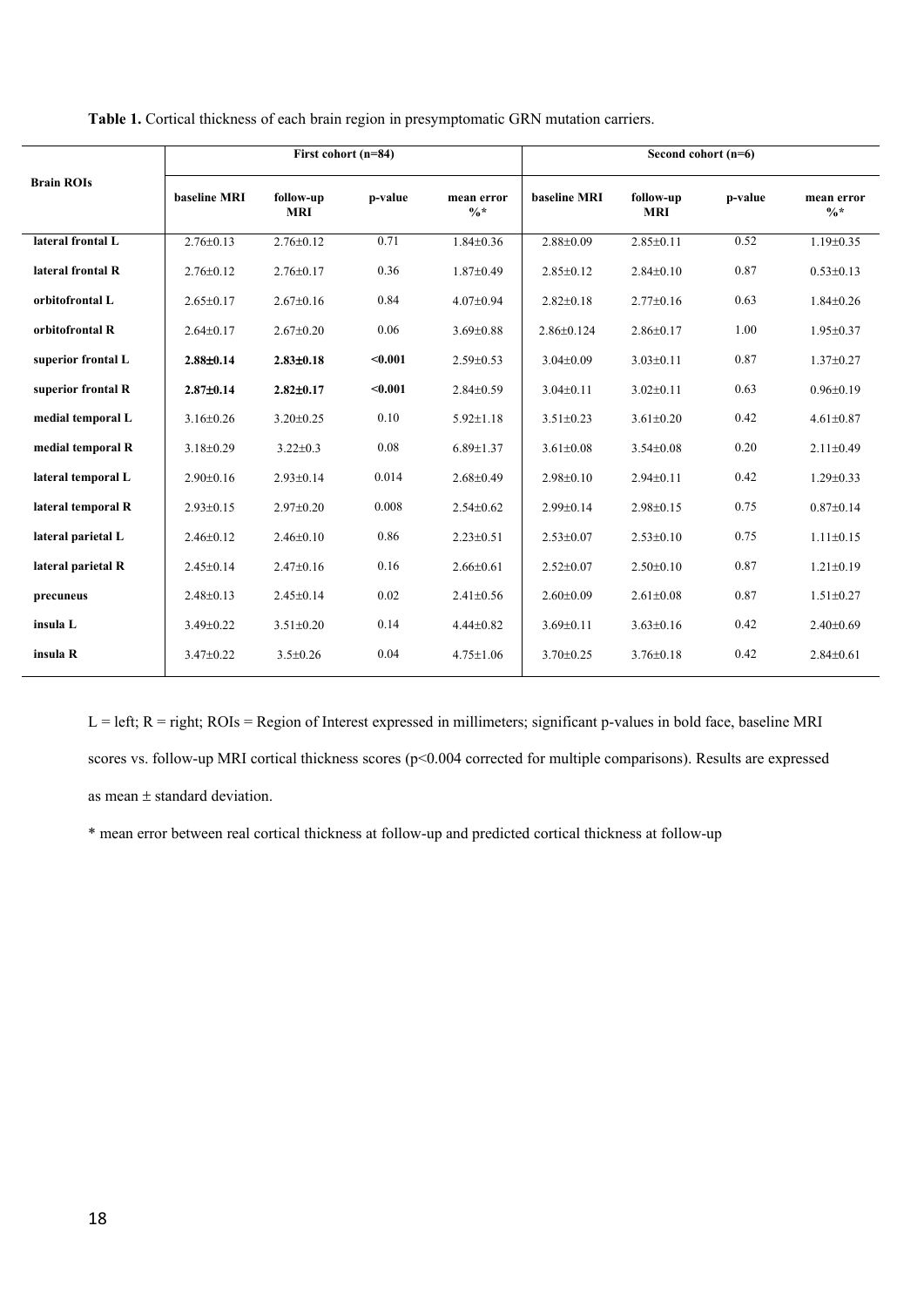### **Legend to Figures**

### **Figure 1. Study design.**

The cartoon depicts the rationale of the present study.

Predicting follow-up MRI data by baseline MRI data input at single subject level may represent an helpful outcome marker of treatment response (**first row**). To this, we applied multivariate nonlinear mixed effects model and ten-fold cross-validation to predict follow-up MRI at single subject level at a given time point (**second row**). When treatment intervention is administered, efficacy may be proven by any deviation from the expected MRI scan (**third row**).

**Figure 2. Mean percent error of multivariate nonlinear mixed effects model in predicting follow-up cortical regions by baseline MRI data in first cohort of presymptomatic** *Granulin (GRN***) mutation carriers.**

L = left; R = right. The results are expressed as mean error  $\pm$  standard deviation.

**Figure 3. Percent error of multivariate nonlinear mixed effects model in predicting follow-up cortical regions by baseline MRI data in a new sample of 6 presymptomatic Granulin (GRN) mutation carriers.** 

 $L = left$ ;  $R = right$ . High percentage error values for several subjects (subject 6 for left insula, subject 4 for right insula, subject 1 for left medial temporal region) were reported to maintain consistency in the graphical representation.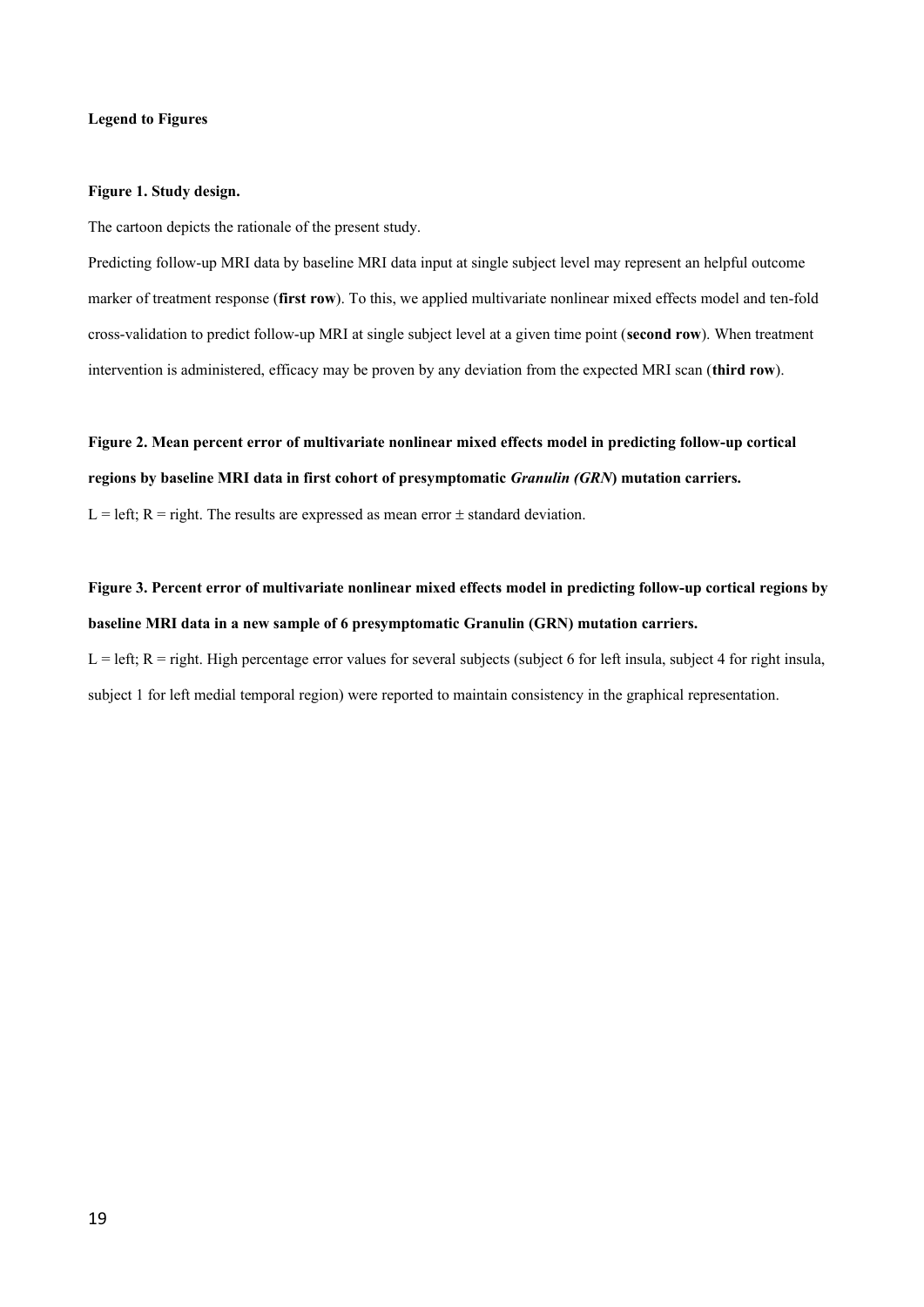# **Figures**

# **Figure 1.**

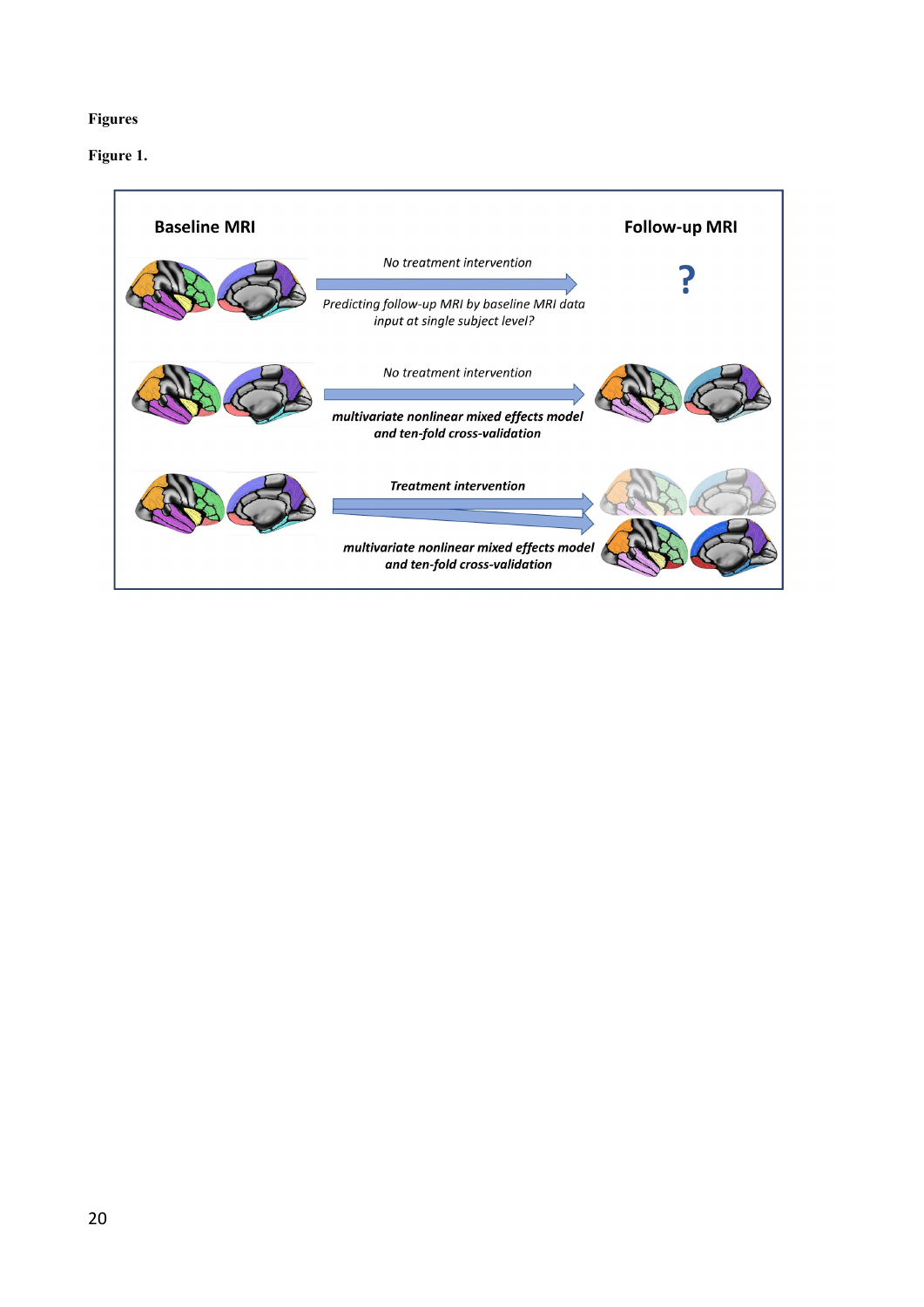

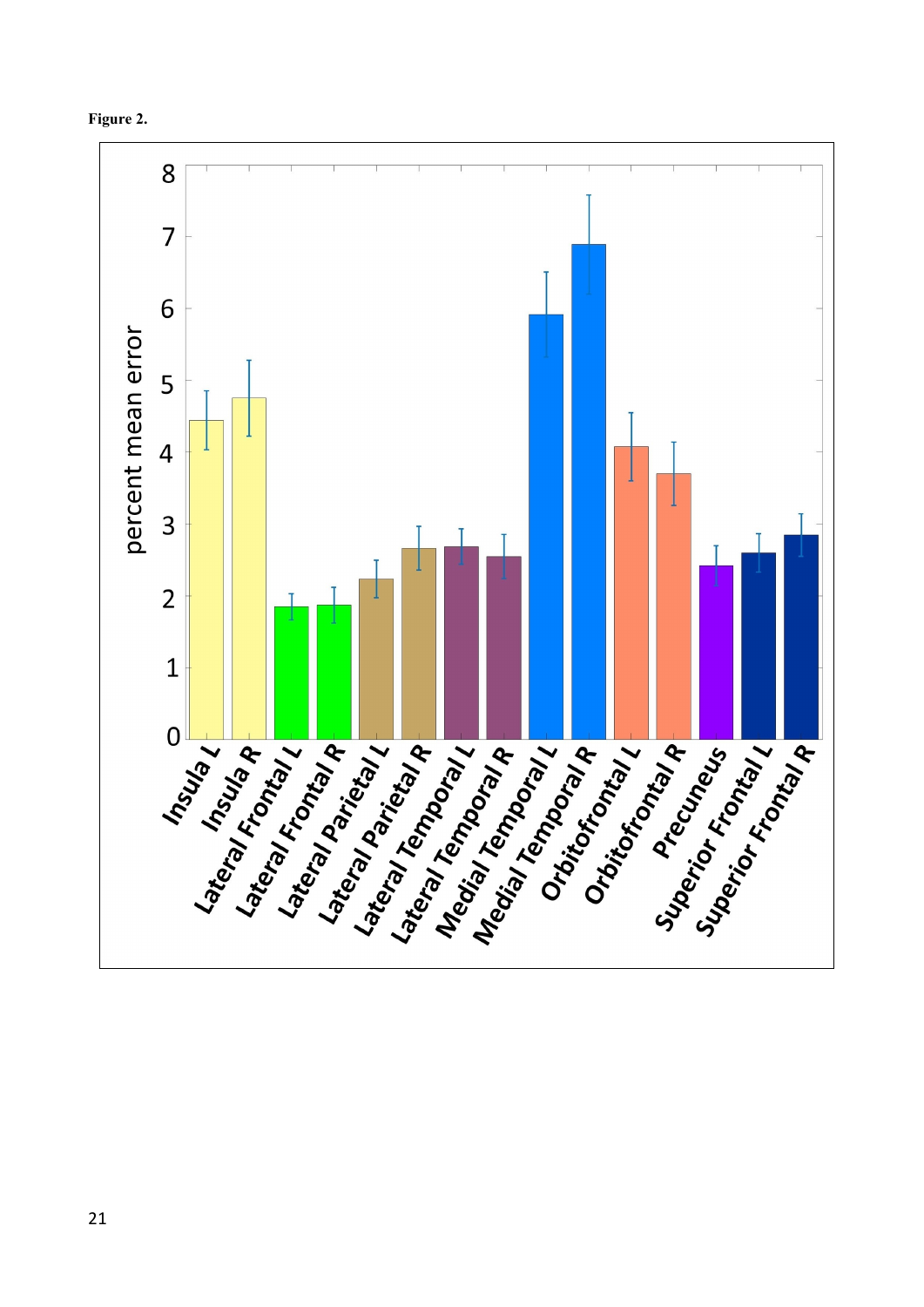

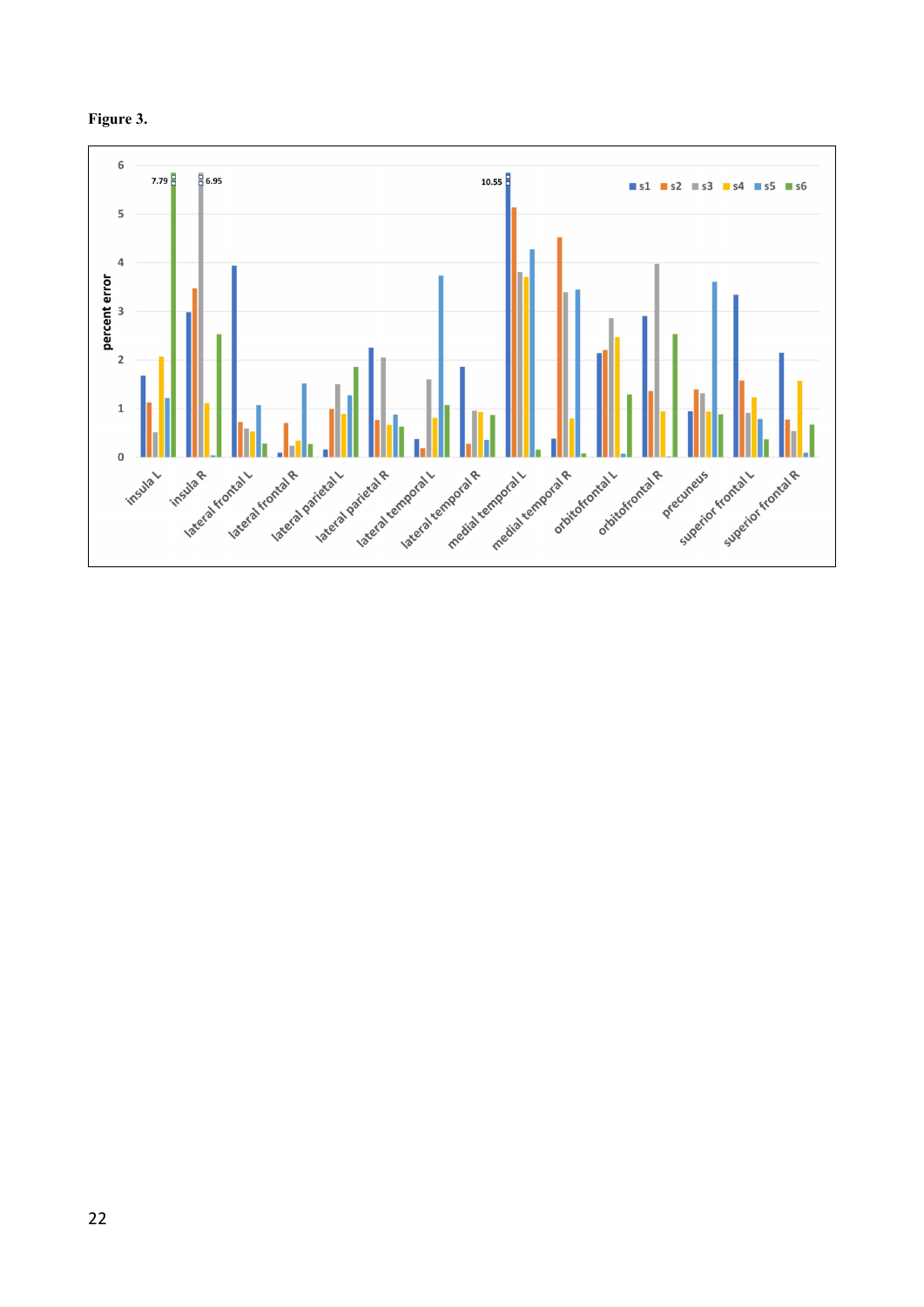**Supplementary Table 1.** Standardised neuropsychological assessment in

presymptomatic *GRN* mutation carriers.

|                            | presymptomatic GRN mutation carriers * |
|----------------------------|----------------------------------------|
| Digit Symbol Task          | $55.5 \pm 11.8$                        |
| Trail Making Test (part A) | $28.7 + 10.5$                          |
| Trail Making Test (part B) | $64.2 + 24.8$                          |
| <b>Block Design</b>        | $46.1 \pm 15.0$                        |
| Boston Naming Test (short) | $28.4 + 1.6$                           |
| Letter Fluency (combined)  | $45.6 + 15.1$                          |
| Category Fluency (animals) | $25.1 \pm 5.2$                         |
|                            |                                        |

GRN: Granulin mutation carriers; \* mean value ± standard deviation.

Supplementary Table 2. Between-cohort analyses (first cohort vs second cohort).

| <b>Brain ROIs</b>  | Baseline $(1st$ vs $2nd$ cohort)     | Follow-up $(1st$ vs $2nd$ cohort) |
|--------------------|--------------------------------------|-----------------------------------|
| lateral frontal L  | $0.04***$                            | 0.17                              |
| lateral frontal R  | 0.13                                 | 0.19                              |
| orbitofrontal L    | $0.08*$                              | 0.22                              |
| orbitofrontal R    | $0.02\sp{^\ast\sp{^\ast\sp{^\ast}}}$ | $0.04***$                         |
| superior frontal L | $0.03$ *.**                          | $0.02$ ***                        |
| superior frontal R | $0.02$ ***                           | $0.02$ ***                        |
| medial temporal L  | $0.02$ *.**                          | $0.02$ ***                        |
| medial temporal R  | $0.01***$                            | $0.02***$                         |
| lateral temporal L | 0.19                                 | 0.9                               |
| lateral temporal R | 0.44                                 | 0.9                               |
| lateral parietal L | 0.22                                 | 0.22                              |
| lateral parietal R | 0.19                                 | 0.48                              |
| precuneus          | $0.05^{***}$                         | $0.02$ ***                        |
| insula L           | $0.04***$                            | 0.22                              |
| insula R           | $0.08*$                              | $0.02$ *.**                       |

ROIs: Rogions of Interests; L: left; R: right;

\* p<0.05 uncorrected for multiple comparisons; \*\* p<0.05 FDR-corrected

for multiple comparisons (Mann-Whitney test).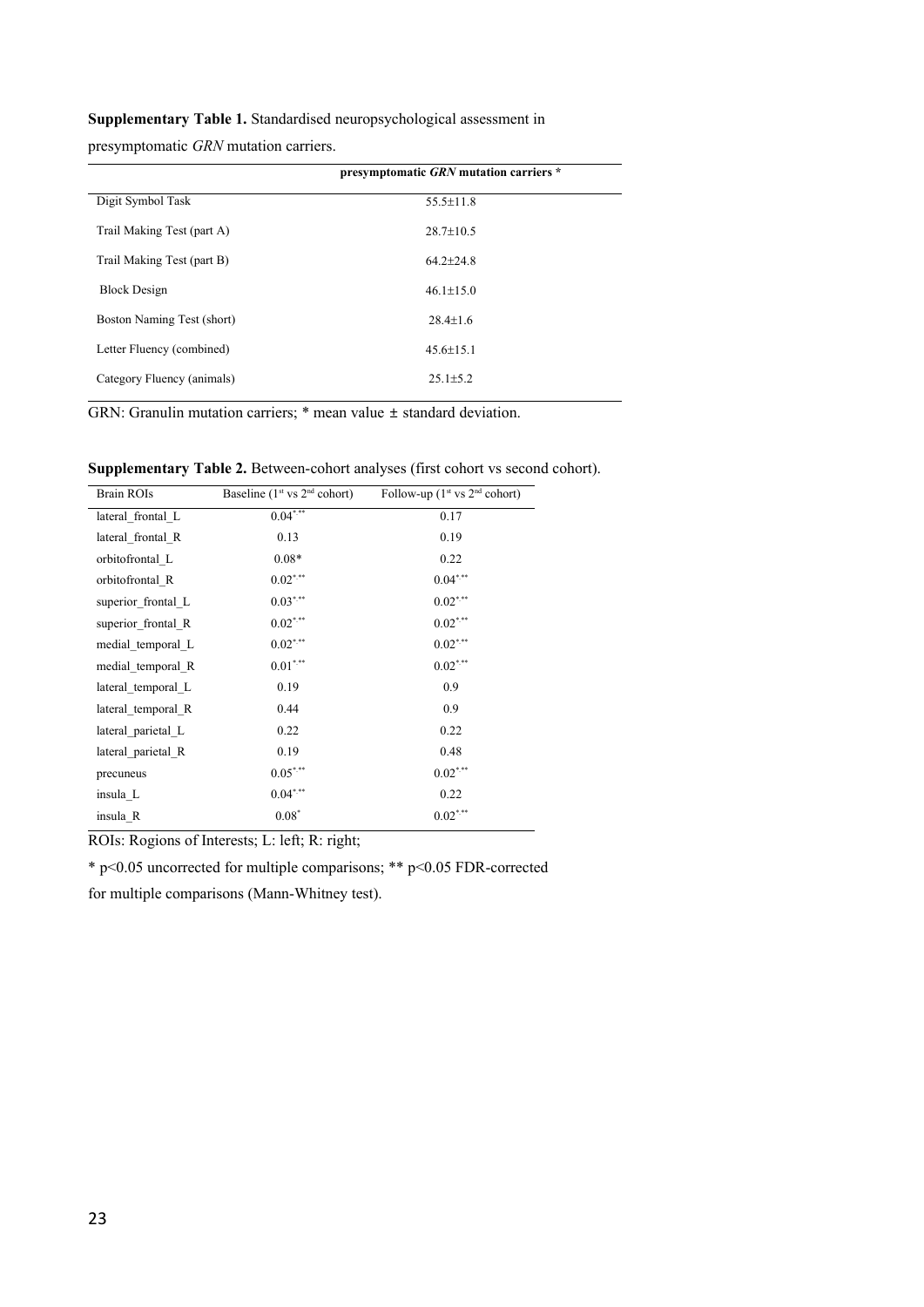## **Appendix. GENFI Consortium Members**

- Sónia Afonso Instituto Ciencias Nucleares Aplicadas a Saude, Universidade de Coimbra, Coimbra, Portugal;
- Maria Rosario Almeida Faculty of Medicine, University of Coimbra, Coimbra, Portugal;
- Sarah Anderl-Straub Department of Neurology, University of Ulm, Ulm, Germany;
- Christin Andersson Department of Clinical Neuroscience, Karolinska Institutet, Stockholm, Sweden;
- Anna Antonell Alzheimer's disease and Other Cognitive Disorders Unit, Neurology Service, Hospital Clínic, Barcelona, Spain;
- Andrea Arighi Fondazione IRCCS Ca' Granda Ospedale Maggiore Policlinico, Neurodegenerative Diseases Unit, Milan, Italy; University of Milan, Centro Dino Ferrari, Milan, Italy;
- Mircea Balasa Alzheimer's disease and Other Cognitive Disorders Unit, Neurology Service, Hospital Clínic, Barcelona, Spain;
- Myriam Barandiaran Cognitive Disorders Unit, Department of Neurology, Donostia University Hospital, San Sebastian, Gipuzkoa, Spain; Neuroscience Area, Biodonostia Health Research Insitute, San Sebastian, Gipuzkoa, Spain;
- Nuria Bargalló Imaging Diagnostic Center, Hospital Clínic, Barcelona, Spain;
- Robart Bartha Department of Medical Biophysics, The University of Western Ontario, London, Ontario, Canada; Centre for Functional and Metabolic Mapping, Robarts Research Institute, The University of Western Ontario, London, Ontario, Canada;
- Benjamin Bender -Department of Diagnostic and Interventional Neuroradiology, University of Tübingen, Tübingen, Germany;
- Luisa Benussi Istituto di Ricovero e Cura a Carattere Scientifico Istituto Centro San Giovanni di Dio Fatebenefratelli, Brescia, Italy;
- Valentina Bessi Department of Neuroscience, Psychology, Drug Research, and Child Health, University of Florence, Florence, Italy;
- Giuliano Binetti Istituto di Ricovero e Cura a Carattere Scientifico Istituto Centro San Giovanni di Dio Fatebenefratelli, Brescia, Italy;
- Sandra Black -Sunnybrook Health Sciences Centre, Sunnybrook Research Institute, University of Toronto, Toronto, Canada;
- Sergi Borrego-Ecija Alzheimer's disease and Other Cognitive Disorders Unit, Neurology Service, Hospital Clínic, Barcelona, Spain;
- Jose Bras Dementia Research Institute, Department of Neurodegenerative Disease, UCL Institute of Neurology, Queen Square, London, UK;
- Rose Bruffaerts Laboratory for Cognitive Neurology, Department of Neurosciences, KU Leuven, Leuven, Belgium;
- Paola Caroppo Fondazione IRCCS Istituto Neurologico Carlo Besta, Milano, Italy;
- David Cash Dementia Research Centre, Department of Neurodegenerative Disease, UCL Institute of Neurology, Queen Square, London, UK;
- Miguel Castelo-Branco Faculty of Medicine, University of Coimbra, Coimbra, Portugal;
- Rhian Convery Dementia Research Centre, Department of Neurodegenerative Disease, UCL Institute of Neurology, Queen Square, London, UK;
- Thomas Cope Department of Clinical Neuroscience, University of Cambridge, Cambridge, UK;
- María de Arriba Neuroscience Area, Biodonostia Health Research Insitute, San Sebastian, Gipuzkoa, Spain;
- Giuseppe Di Fede -Fondazione IRCCS Istituto Neurologico Carlo Besta, Milano, Italy;
- Zigor Díaz CITA Alzheimer, San Sebastian, Gipuzkoa, Spain;
- Diana Duro Faculty of Medicine, University of Coimbra, Coimbra, Portugal;
- Chiara Fenoglio Fondazione IRCCS Ca' Granda Ospedale Maggiore Policlinico, Neurodegenerative Diseases Unit, Milan, Italy; University of Milan, Centro Dino Ferrari, Milan, Italy;
- Camilla Ferrari Department of Neuroscience, Psychology, Drug Research, and Child Health, University of Florence, Florence, Italy;
- Catarina B. Ferreira -Laboratory of Neurosciences, Institute of Molecular Medicine, Faculty of Medicine, University of Lisbon, Lisbon, Portugal;
- Nick Fox Dementia Research Centre, Department of Neurodegenerative Disease, UCL Institute of Neurology, Queen Square, London, UK;
- Morris Freedman -Baycrest Health Sciences, Rotman Research Institute, University of Toronto, Toronto, Canada;
- Giorgio Fumagalli -Fondazione IRCCS Ca' Granda Ospedale Maggiore Policlinico, Neurodegenerative Diseases Unit, Milan, Italy; University of Milan, Centro Dino Ferrari, Milan, Italy; Department of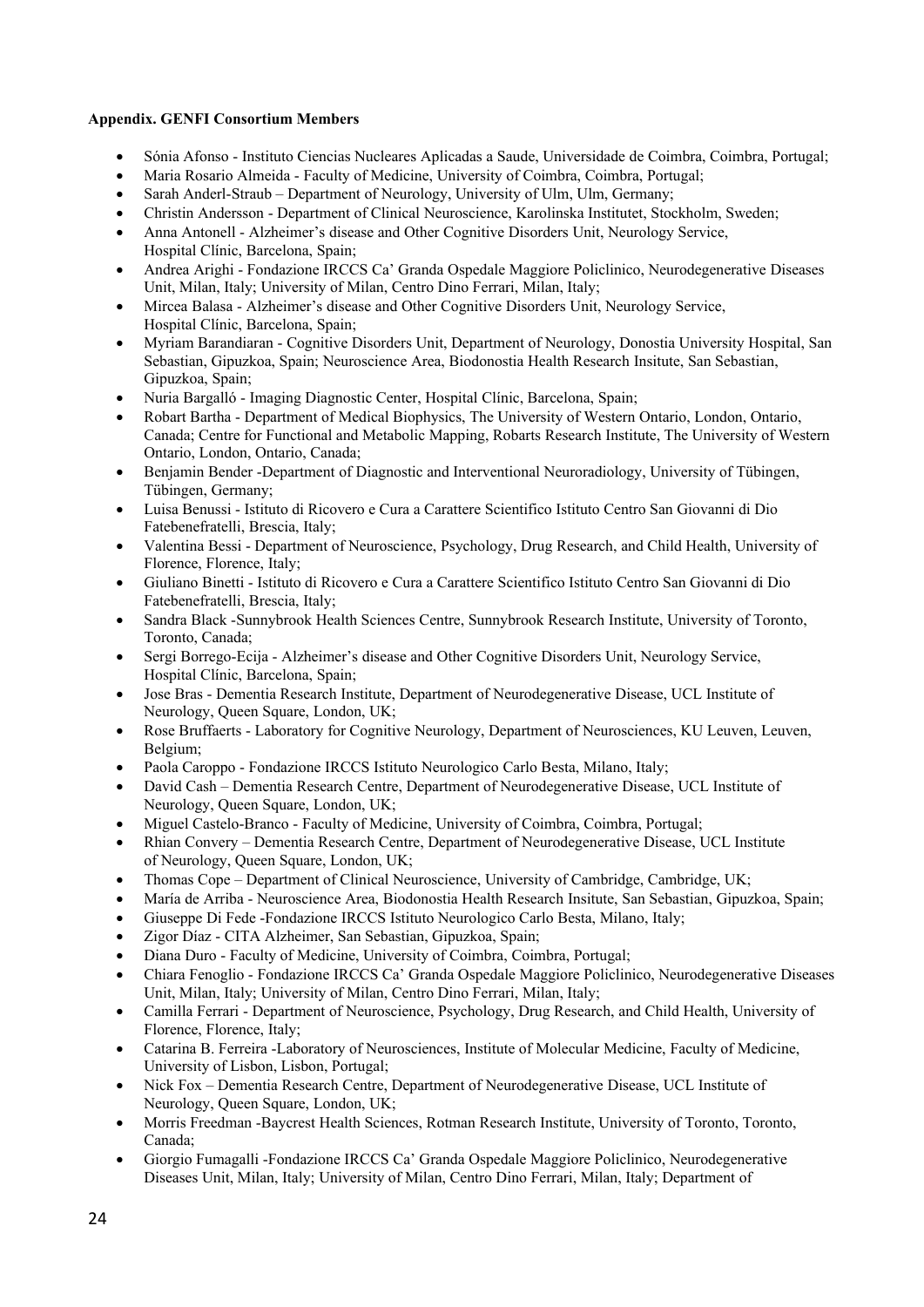Neurosciences, Psychology, Drug Research and Child Health (NEUROFARBA), University of Florence, Florence, Italy;

- Alazne Gabilondo -Neuroscience Area, Biodonostia Health Research Insitute, San Sebastian, Gipuzkoa, Spain;
- Serge Gauthier Alzheimer Disease Research Unit, McGill Centre for Studies in Aging, Department of Neurology & Neurosurgery, McGill University, Montreal, Québec, Canada;
- Giorgio Giaccone Fondazione IRCCS Istituto Neurologico Carlo Besta, Milano, Italy;
- Ana Gorostidi Neuroscience Area, Biodonostia Health Research Insitute, San Sebastian, Gipuzkoa, Spain;
- Caroline Greaves Dementia Research Centre, Department of Neurodegenerative Disease, UCL Institute of Neurology, Queen Square, London, UK;
- Rita Guerreiro Dementia Research Institute, Department of Neurodegenerative Disease, UCL Institute of Neurology, Queen Square, London, UK;
- Carolin Heller Dementia Research Centre, Department of Neurodegenerative Disease, UCL Institute of Neurology, Queen Square, London, UK;
- Tobias Hoegen -Neurologische Klinik, Ludwig-Maximilians-Universität München, Munich, Germany;
- Begoña Indakoetxea Cognitive Disorders Unit, Department of Neurology, Donostia University Hospital, San Sebastian, Gipuzkoa, Spain; Neuroscience Area, Biodonostia Health Research Insitute, San Sebastian, Gipuzkoa, Spain;
- Vesna Jelic Division of Clinical Geriatrics, Karolinska Institutet, Stockholm, Sweden;
- Lize Jiskoot Department of Neurology, Erasmus Medical Center, Rotterdam, Netherlands;
- Hans-Otto Karnath Division of Neuropsychology, Hertie-Institute for Clinical Brain Research and Center of Neurology, University of Tübingen, Tübingen, Germany;
- Ron Keren -The University Health Network, Toronto Rehabilitation Institute, Toronto, Canada;
- Tobias Langheinrich Division of Neuroscience and Experimental Psychology Wolfson Molecular Imaging Centre, University of Manchester, Manchester, UK;
- Maria João Leitão Centre of Neurosciences and Cell Biology, Universidade de Coimbra, Coimbra, Portugal;
- Albert Lladó Alzheimer's disease and Other Cognitive Disorders Unit, Neurology Service, Hospital Clínic, Barcelona, Spain;
- Gemma Lombardi Department of Neuroscience, Psychology, Drug Research and Child Health, University of Florence, Florence, Italy;
- Sandra Loosli -Neurologische Klinik, Ludwig-Maximilians-Universität München, Munich, Germany;
- Carolina Maruta -Laboratory of Language Research, Centro de Estudos Egas Moniz, Faculty of Medicine, University of Lisbon, Lisbon, Portugal;
- Simon Mead MRC Prion Unit, Department of Neurodegenerative Disease, UCL Institute of Neurology, Queen Square, London, UK;
- Lieke Meeter Department of Neurology, Erasmus Medical Center, Rotterdam, Netherlands;
- Gabriel Miltenberger Faculty of Medicine, University of Lisbon, Lisbon, Portugal;
- Rick van Minkelen Department of Clinical Genetics, Erasmus Medical Center, Rotterdam, Netherlands;
- Sara Mitchell Sunnybrook Health Sciences Centre, Sunnybrook Research Institute, University of Toronto, Toronto, Canada;
- Katrina Moore Dementia Research Centre, Department of Neurodegenerative Disease, UCL Institute of Neurology, Queen Square, London UK;
- Benedetta Nacmias Department of Neuroscience, Psychology, Drug Research and Child Health, University of Florence, Florence, Italy;
- Jennifer Nicholas Department of Medical Statistics, London School of Hygiene and Tropical Medicine, London, UK;
- Linn Öijerstedt Department of Geriatric Medicine, Karolinska University Hospital-Huddinge, Stockholm, Sweden;
- Jaume Olives Alzheimer's disease and Other Cognitive Disorders Unit, Neurology Service, Hospital Clínic, Barcelona, Spain;
- Jessica Panman Department of Neurology, Erasmus Medical Center, Rotterdam, Netherlands;
- Janne Papma Department of Neurology, Erasmus Medical Center, Rotterdam;
- Michela Pievani Istituto di Ricovero e Cura a Carattere Scientifico Istituto Centro San Giovanni di Dio Fatebenefratelli, Brescia, Italy;
- Yolande Pijnenburg -Amsterdam University Medical Centre, Amsterdam VUmc, Amsterdam, Netherlands;
- Cristina Polito Department of Biomedical, Experimental and Clinical Sciences "Mario Serio", Nuclear Medicine Unit, University of Florence, Florence, Italy
- Sara Prioni -Fondazione IRCCS Istituto Neurologico Carlo Besta, Milano, Italy;
- Catharina Prix -Neurologische Klinik, Ludwig-Maximilians-Universität München, Munich, Germany;